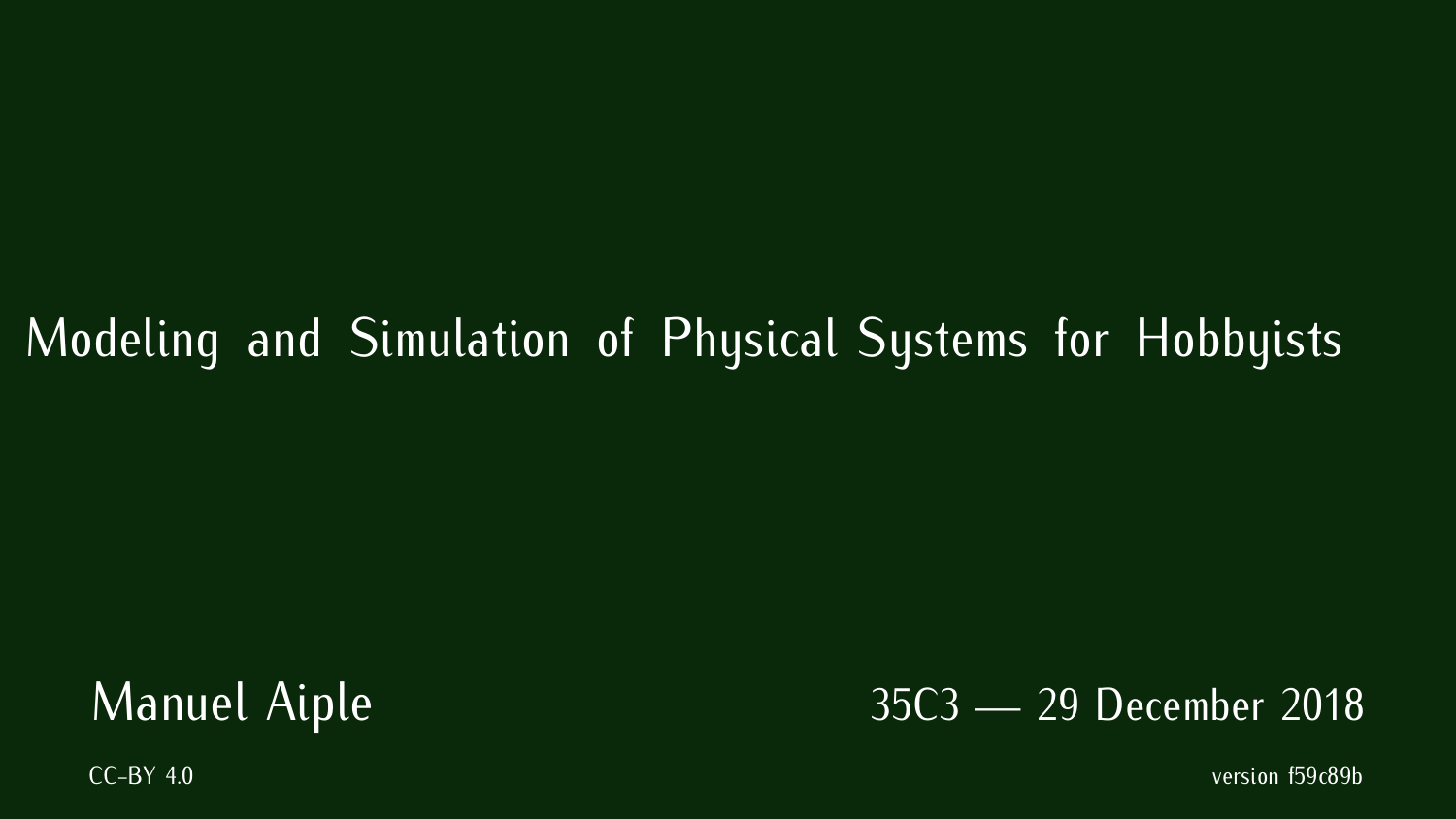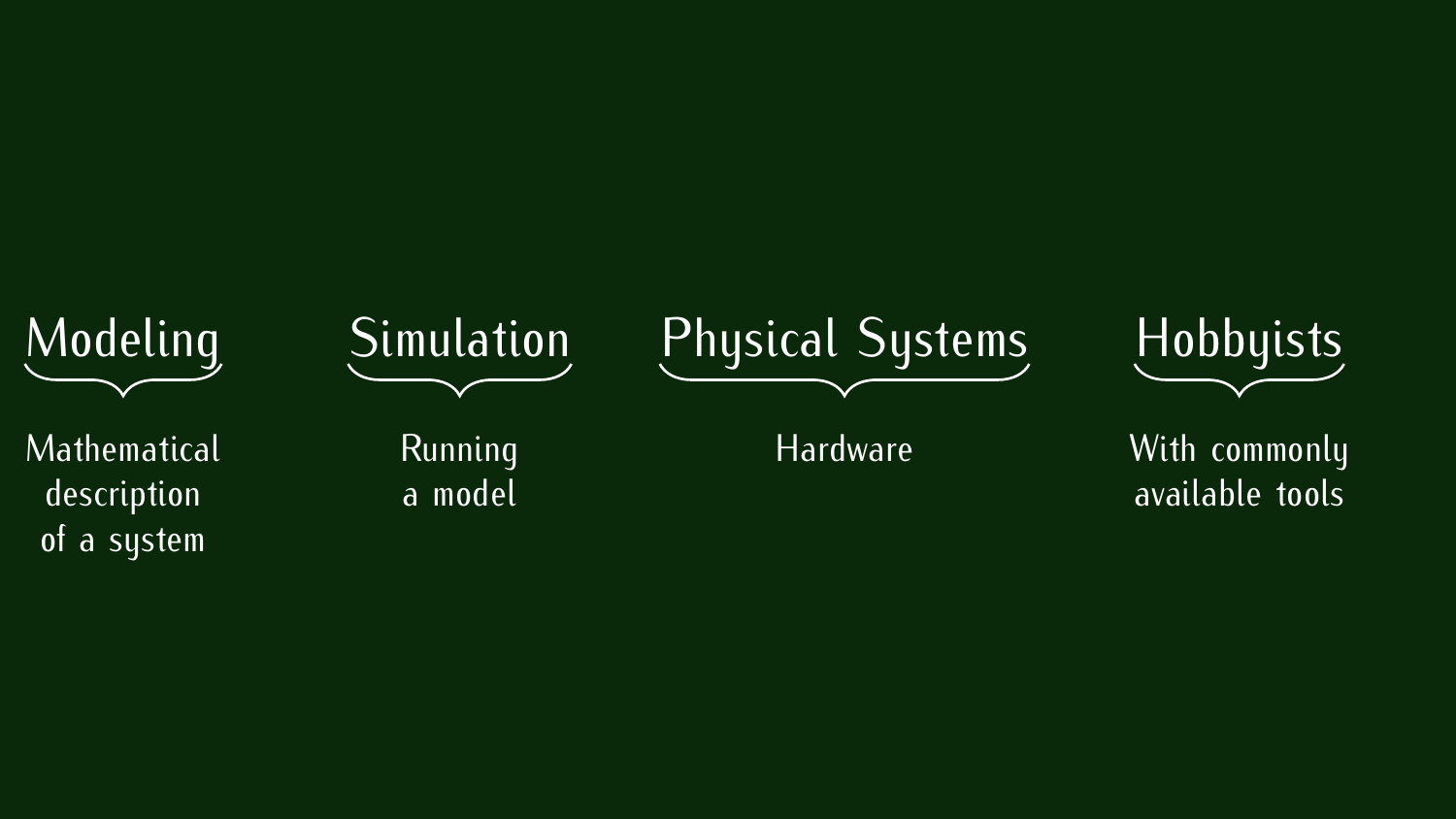**Why use Simulation?**



Motivation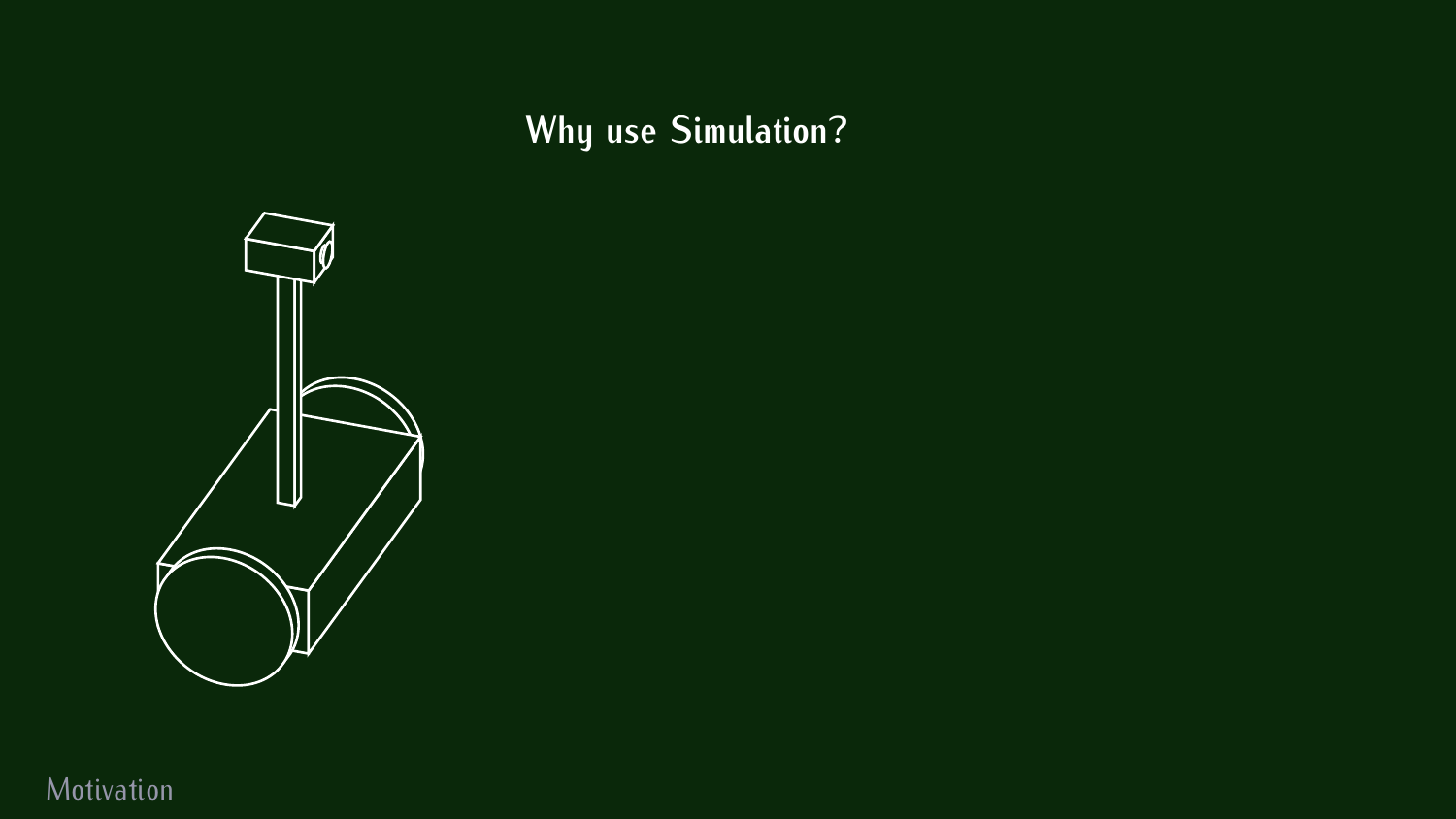#### **Why use Simulation?**



- Placeholder for hardware components
- Virtual test bench

Motivation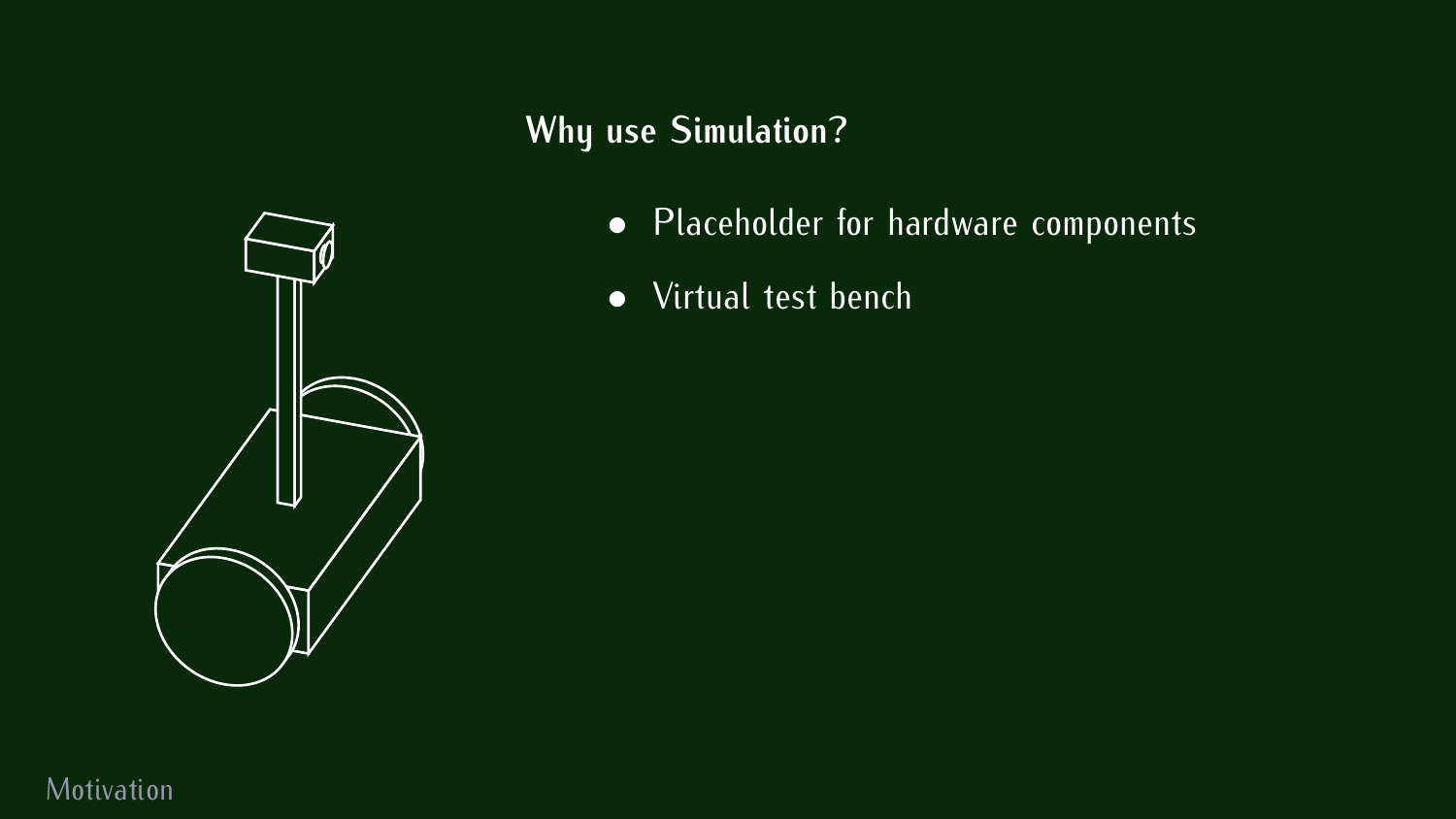

**As simple as possible, as detailed as necessary**

Modeling Picture: Newton portrait with apple tree by Mariana Ruiz Villarreal (LadyofHats) CC0-1.0 (Recomposed)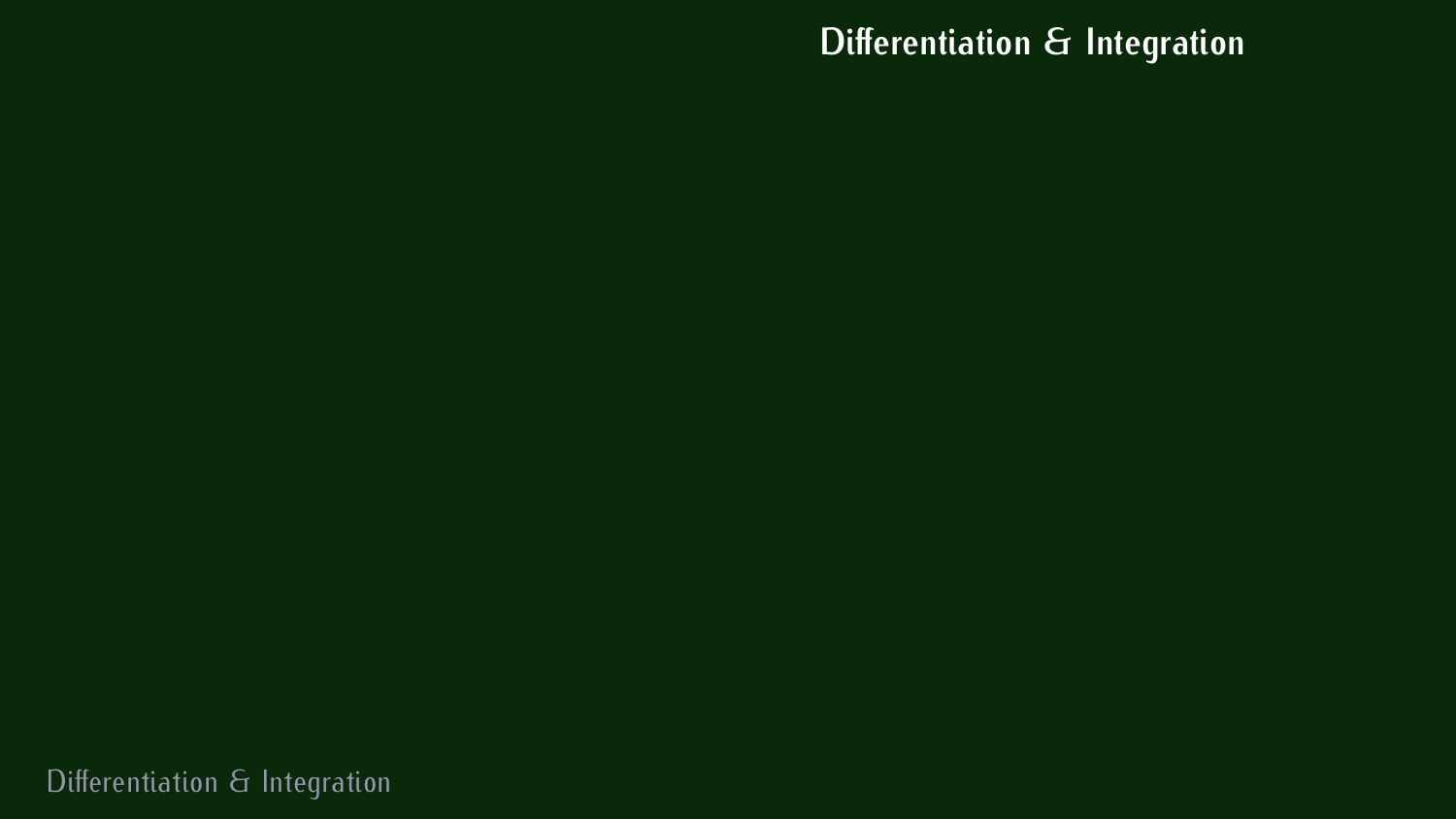## **Differentiation & Integration**  $\boldsymbol{x}(t)$

 $v(t)$ 

 $a(t)$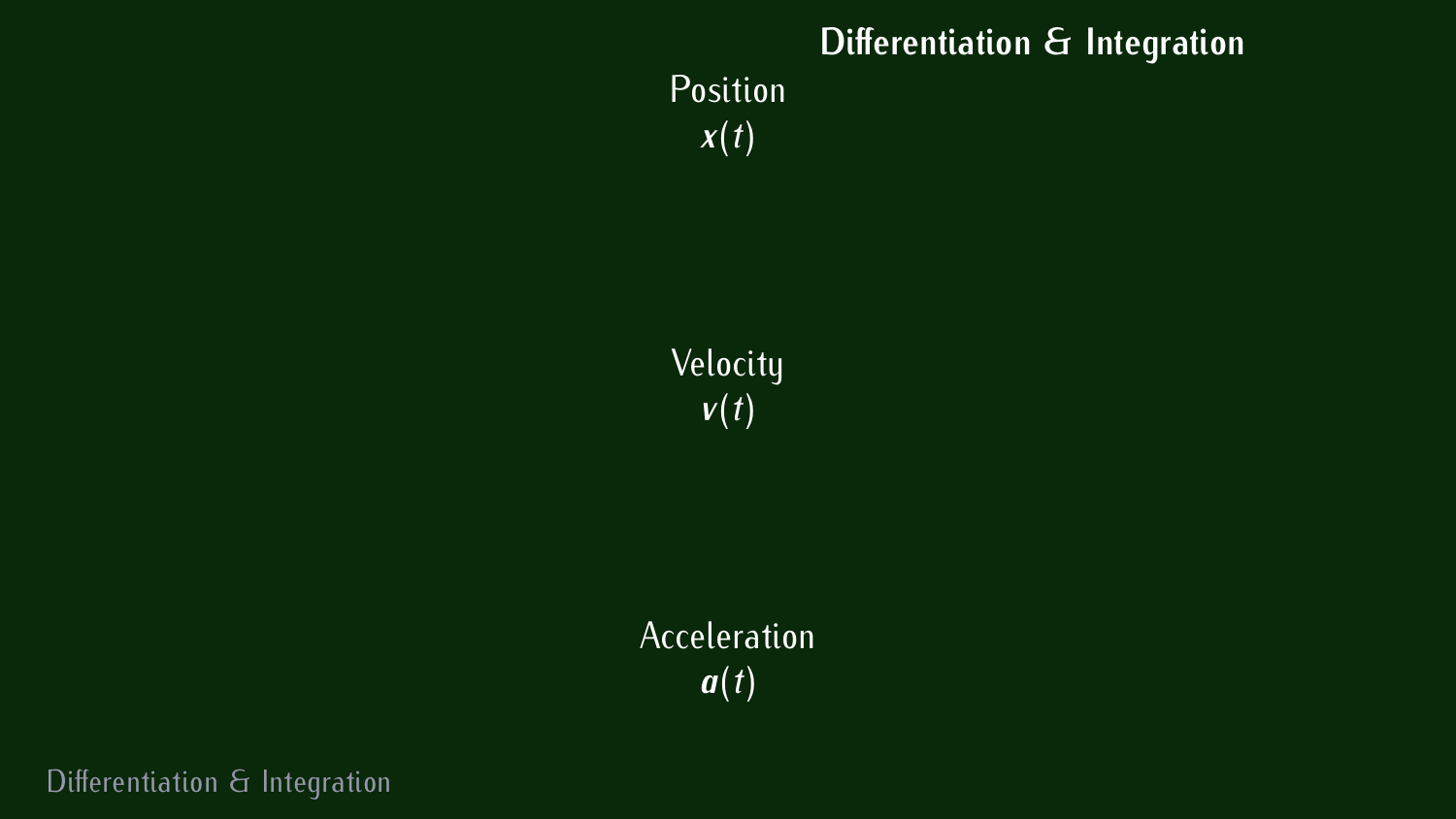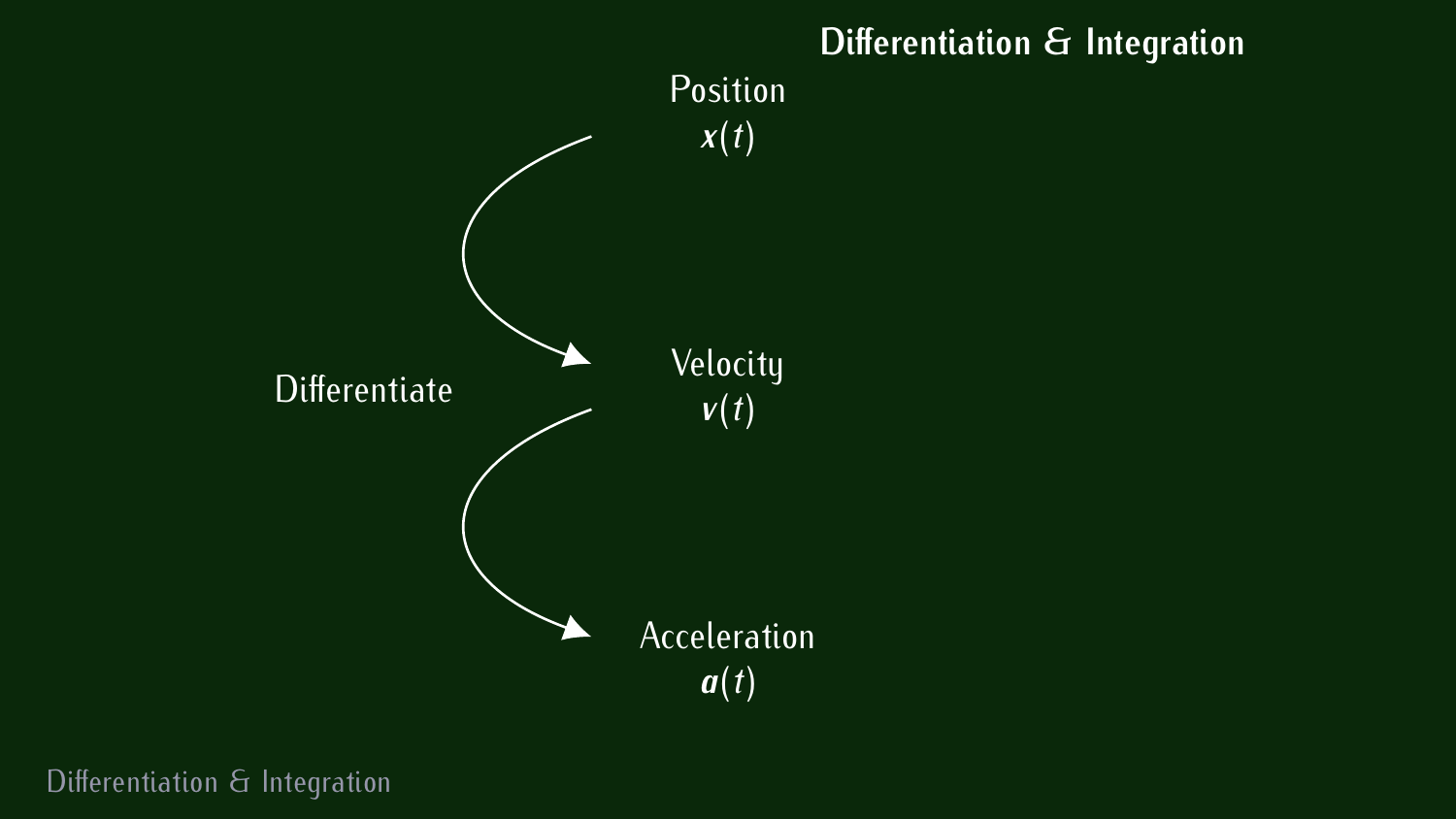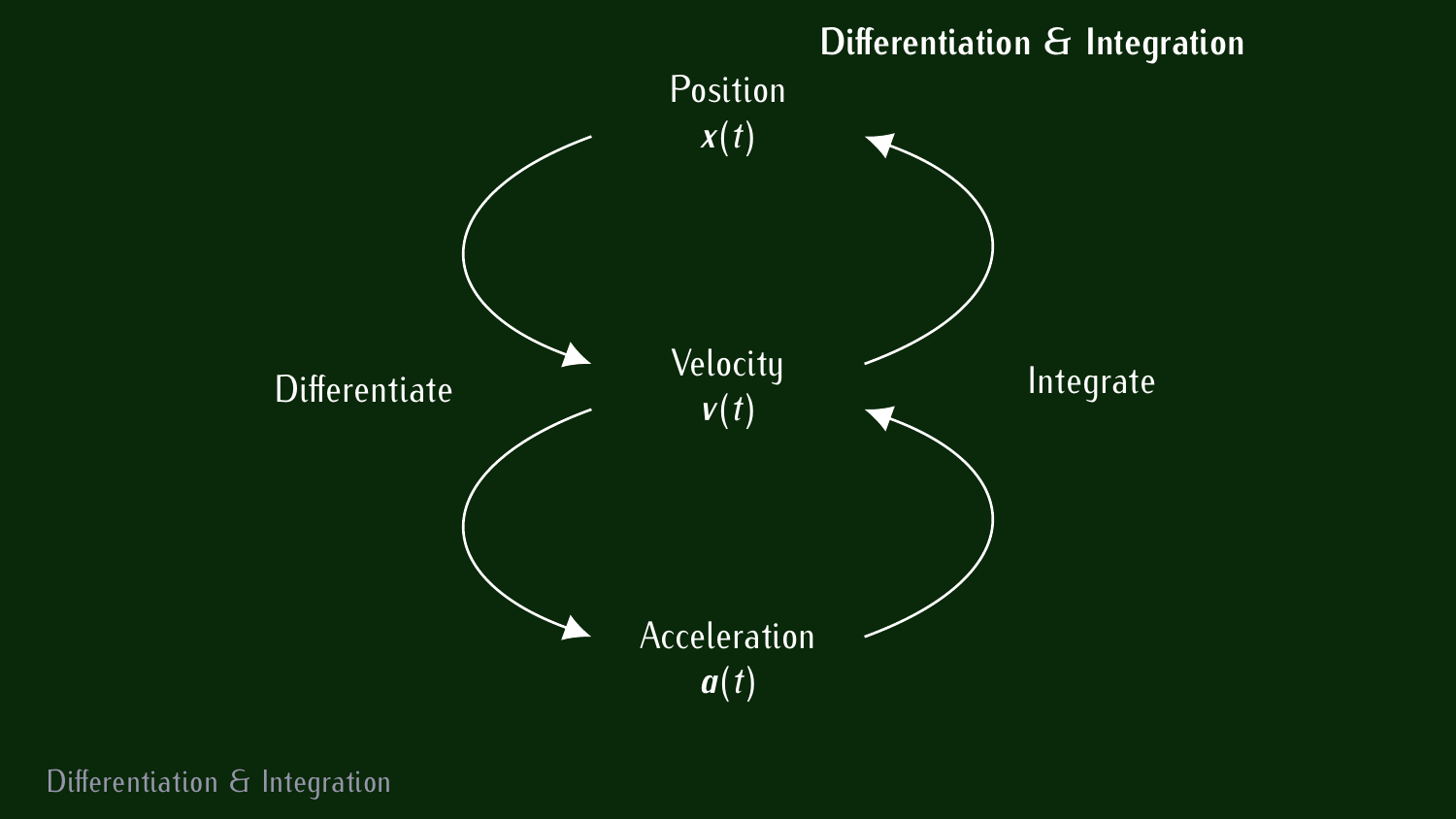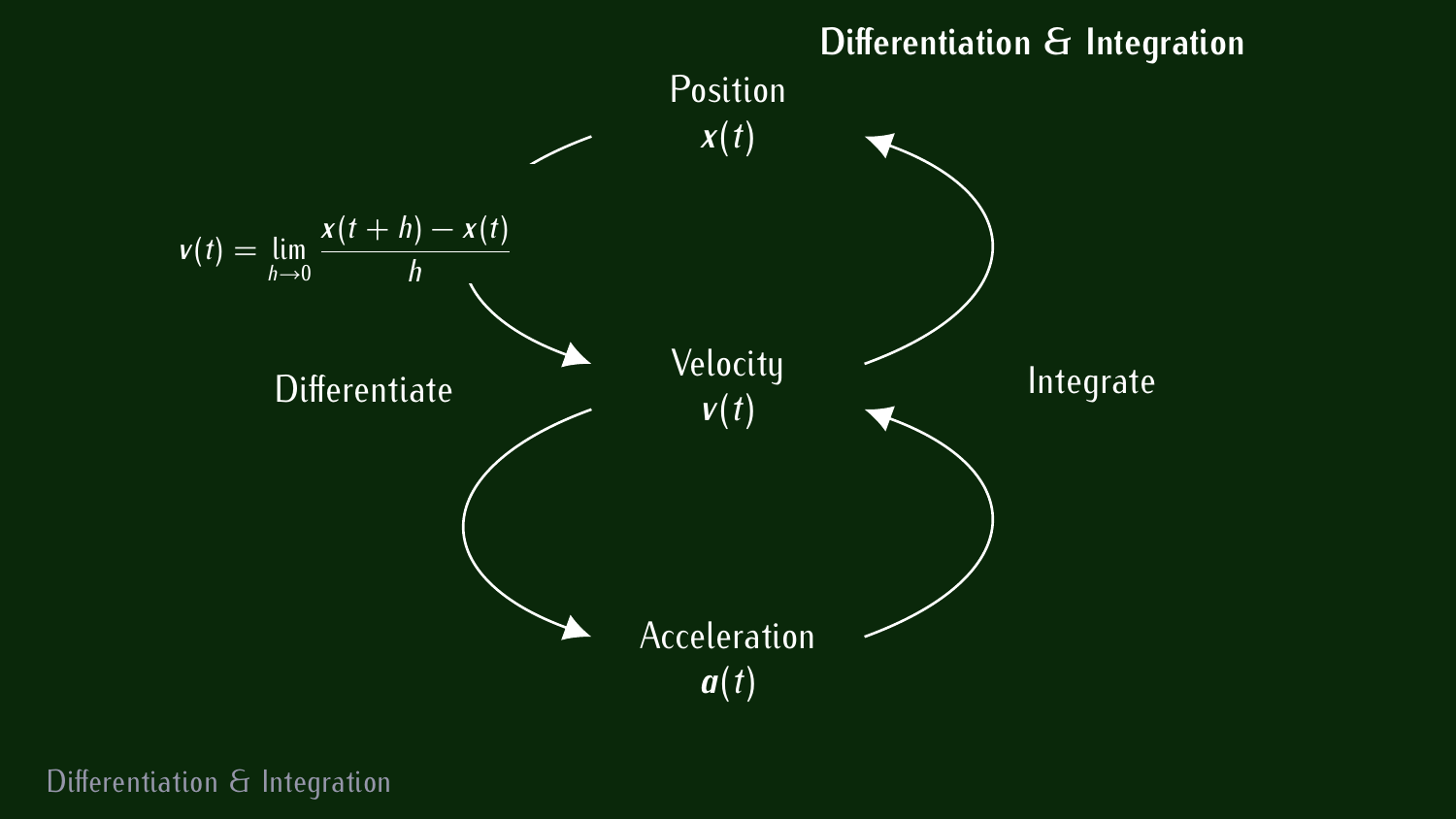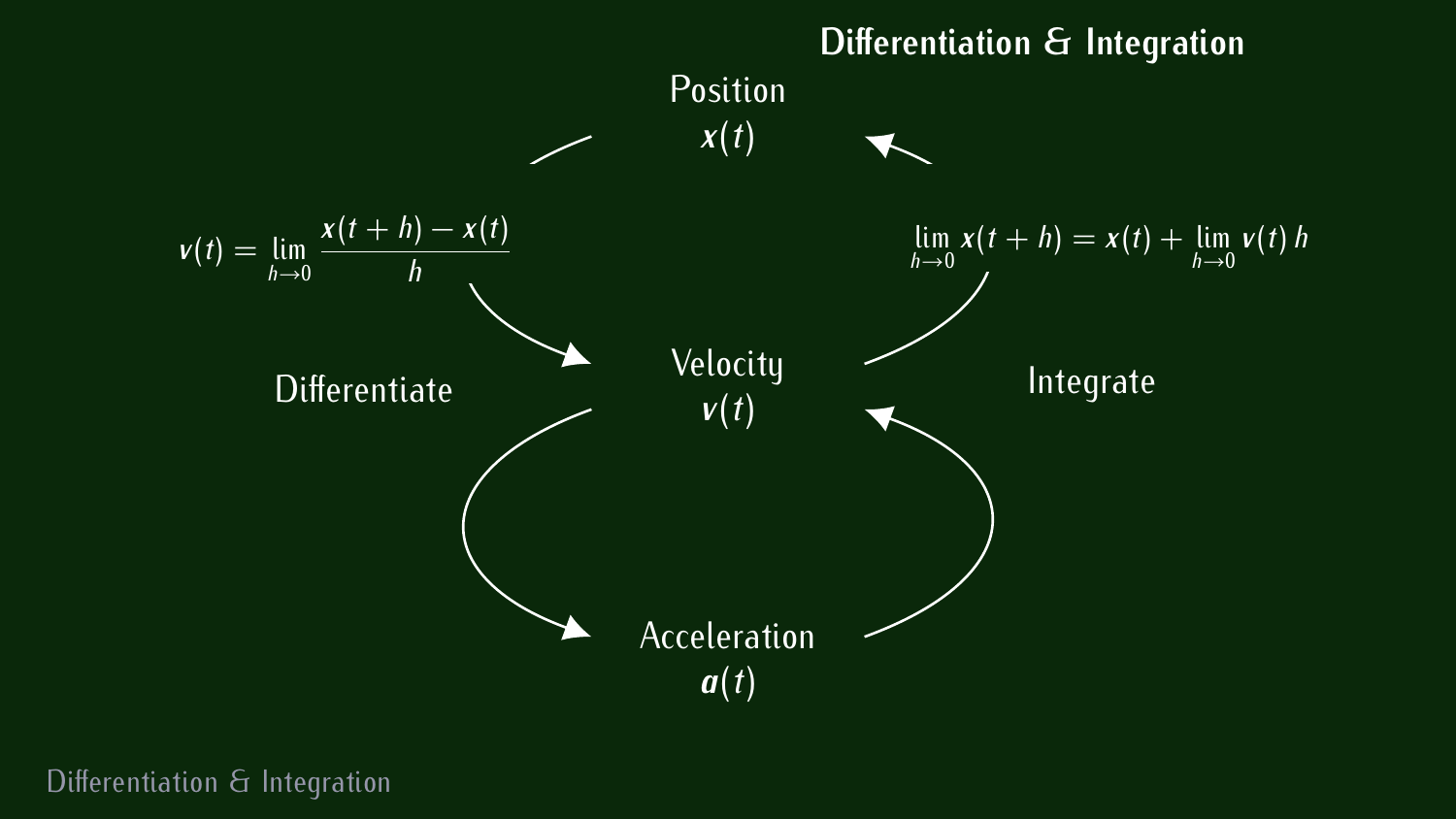

Looking

 intothe

future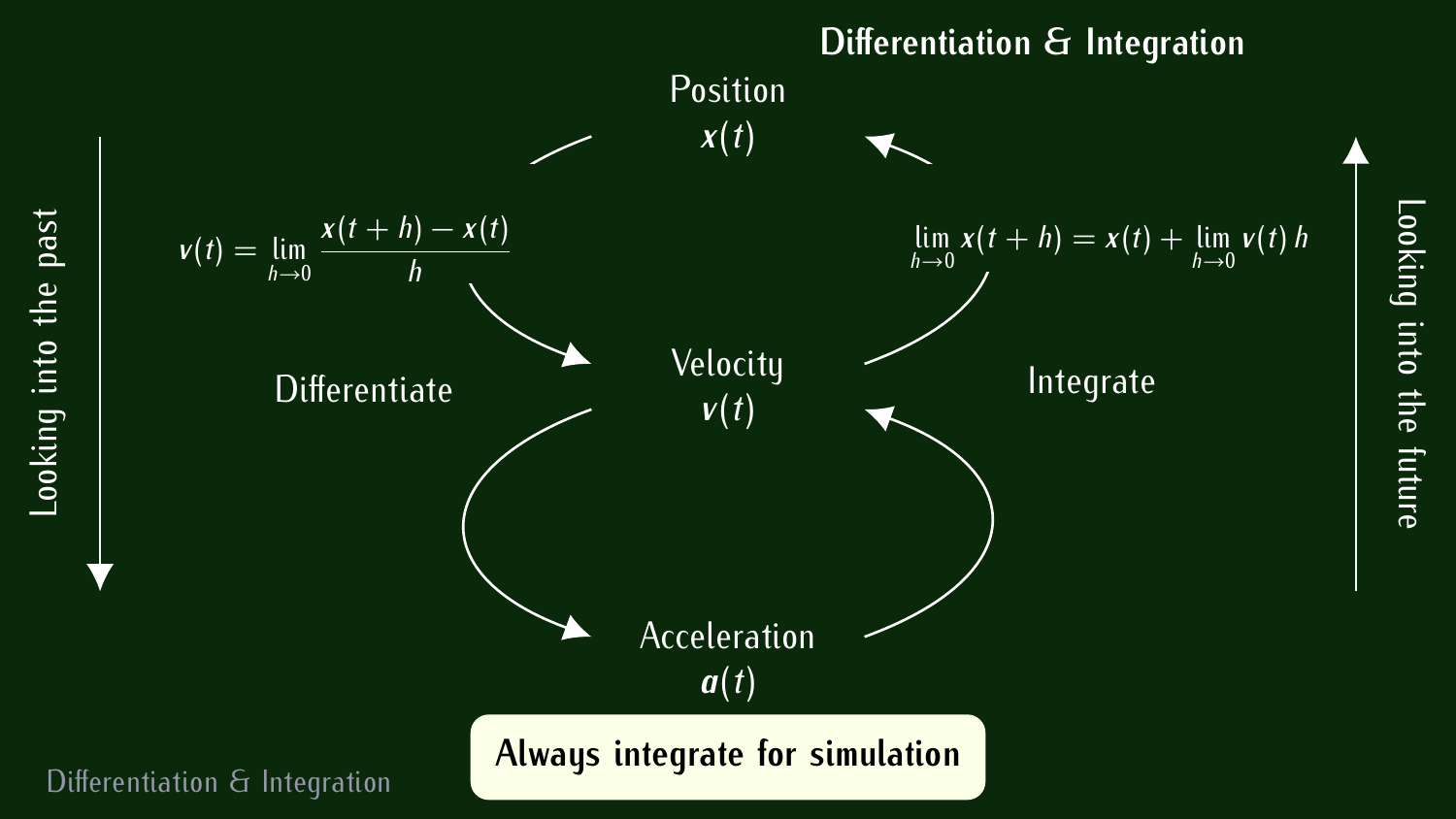$$
\lim_{h\to 0} x(t+h) = x(t) + \lim_{h\to 0} v(t) h \longrightarrow
$$
 Not usable for computation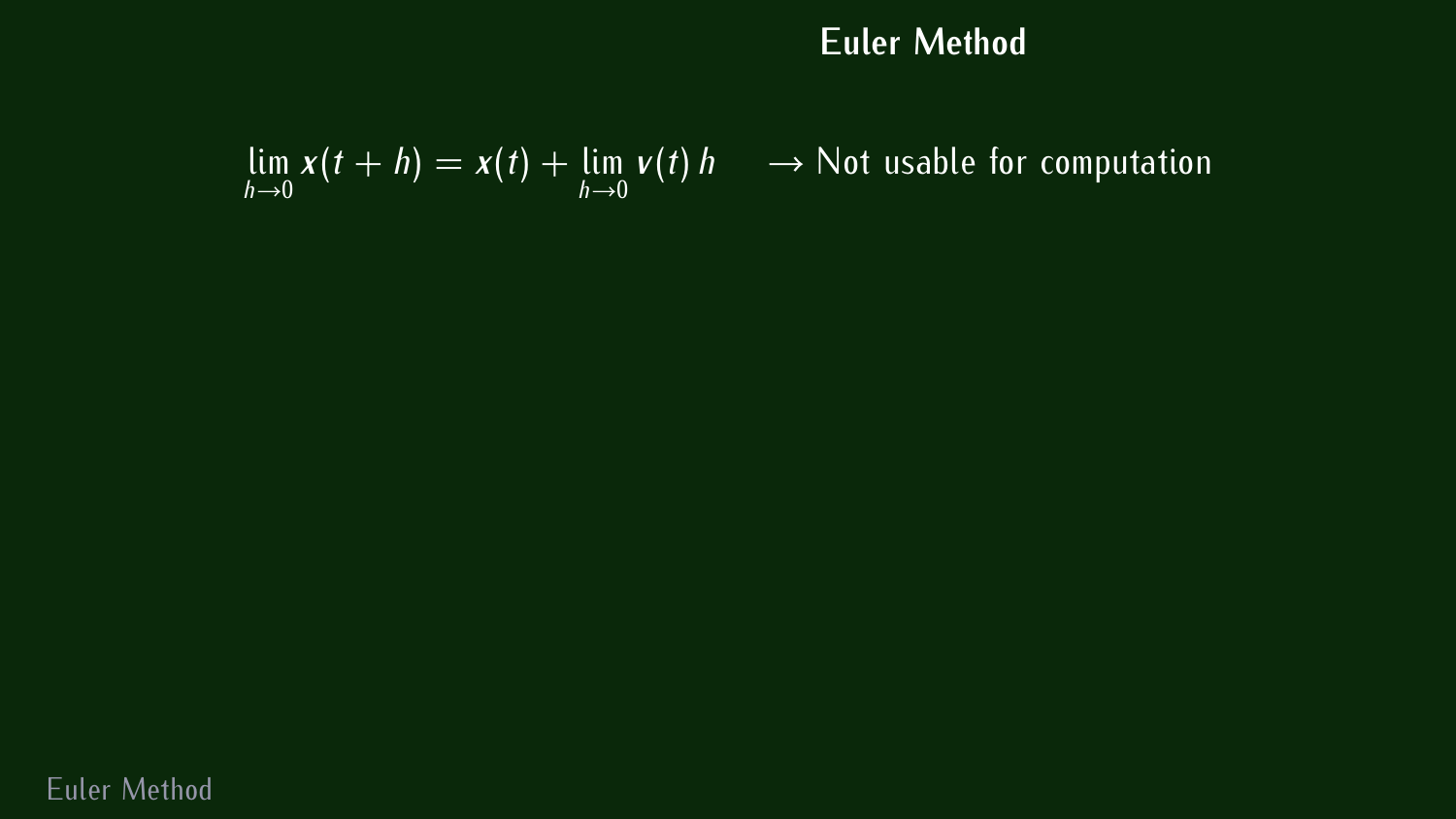$$
\lim_{h\to 0} x(t+h) = x(t) + \lim_{h\to 0} v(t) h \longrightarrow
$$
 Not usable for computation

Replace infinitesimal lim<sub>h→0</sub> *h* with finite  $\mathit{T}_s$  and only calculate for integer multiples  $k$  of  $\mathcal{T}_s$ :<br> $t - k \mathcal{T}$  $t = k \overline{T_{s}}$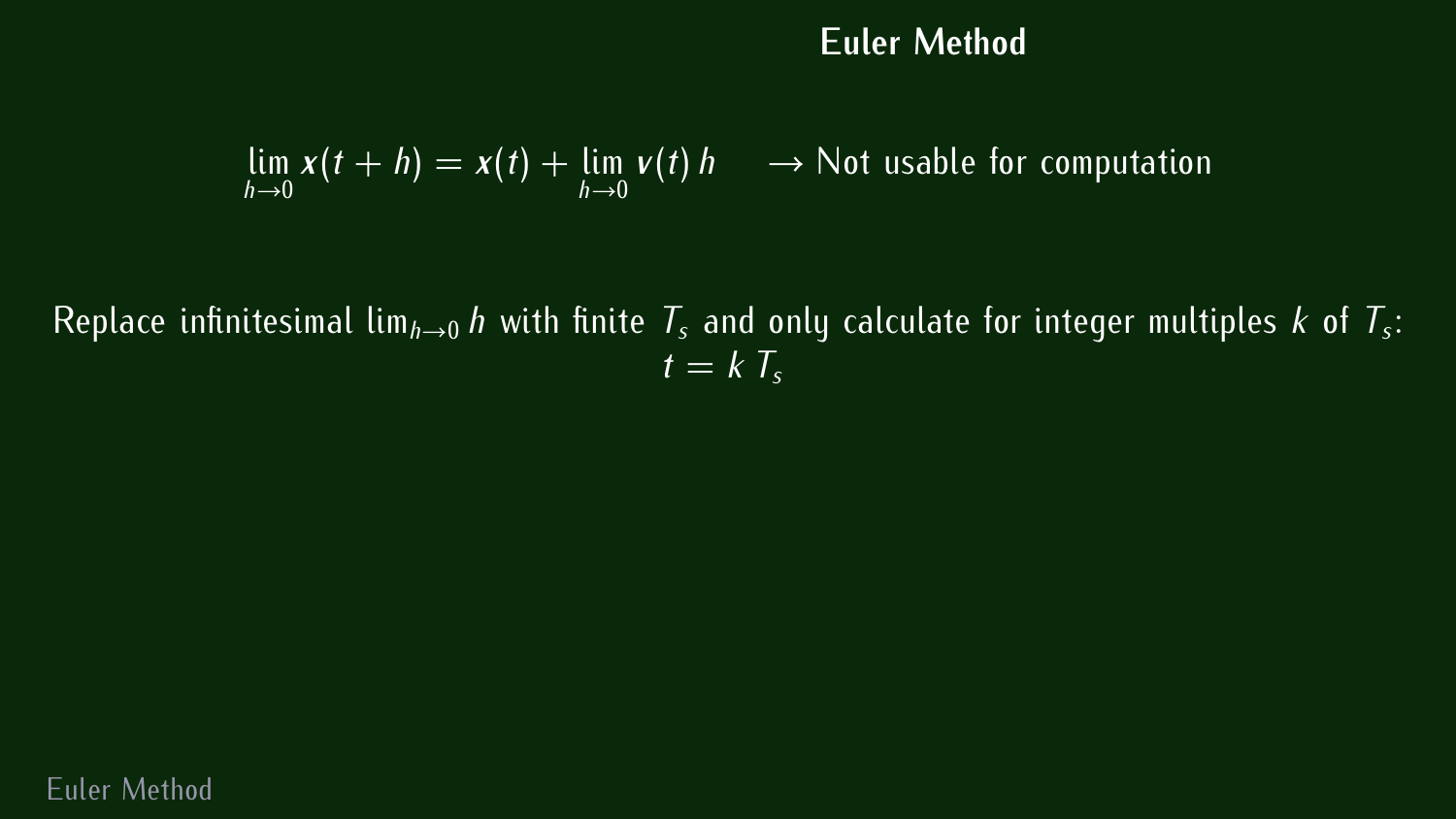$$
\lim_{h\to 0} x(t+h) = x(t) + \lim_{h\to 0} v(t) h \longrightarrow
$$
 Not usable for computation

Replace infinitesimal lim<sub>h→0</sub> *h* with finite  $\mathit{T}_s$  and only calculate for integer multiples  $k$  of  $\mathcal{T}_s$ :<br> $t - k \mathcal{T}$  $t = kT_s$ 

$$
x\left(\frac{t+T_s}{T_s}\right)=x\left(\frac{t}{T_s}\right)+v\left(\frac{t}{T_s}\right)T_s
$$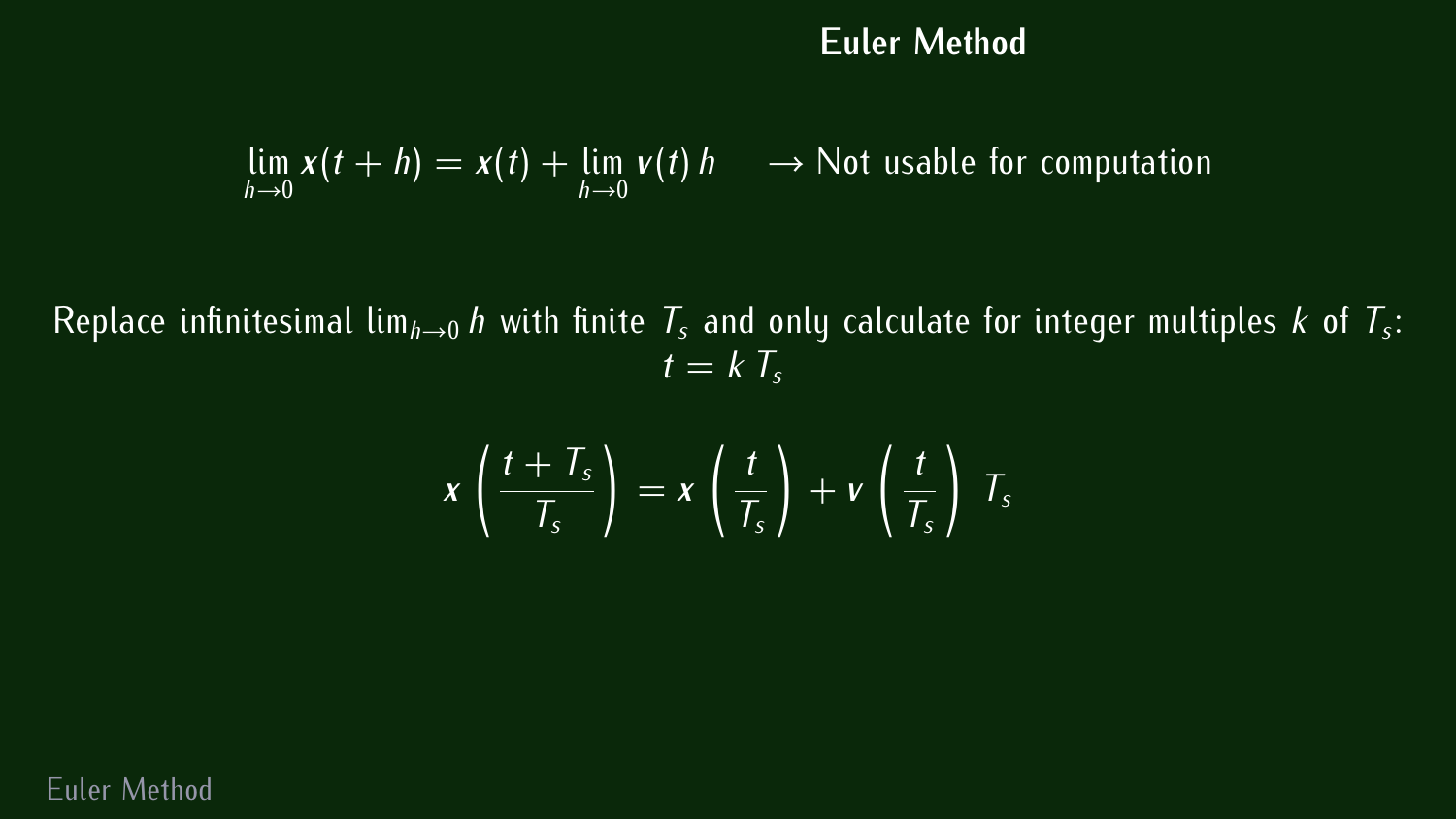$$
\lim_{h\to 0} x(t+h) = x(t) + \lim_{h\to 0} v(t) h \longrightarrow
$$
 Not usable for computation

Replace infinitesimal lim<sub>h→0</sub> *h* with finite  $\mathit{T}_s$  and only calculate for integer multiples  $k$  of  $\mathcal{T}_s$ :<br> $t - k \mathcal{T}$  $t = k \overline{T_{s}}$ 

$$
x\left(\frac{t+T_s}{T_s}\right) = x\left(\frac{t}{T_s}\right) + v\left(\frac{t}{T_s}\right) T_s
$$

$$
x(k+1) = x(k) + v(k) T_s
$$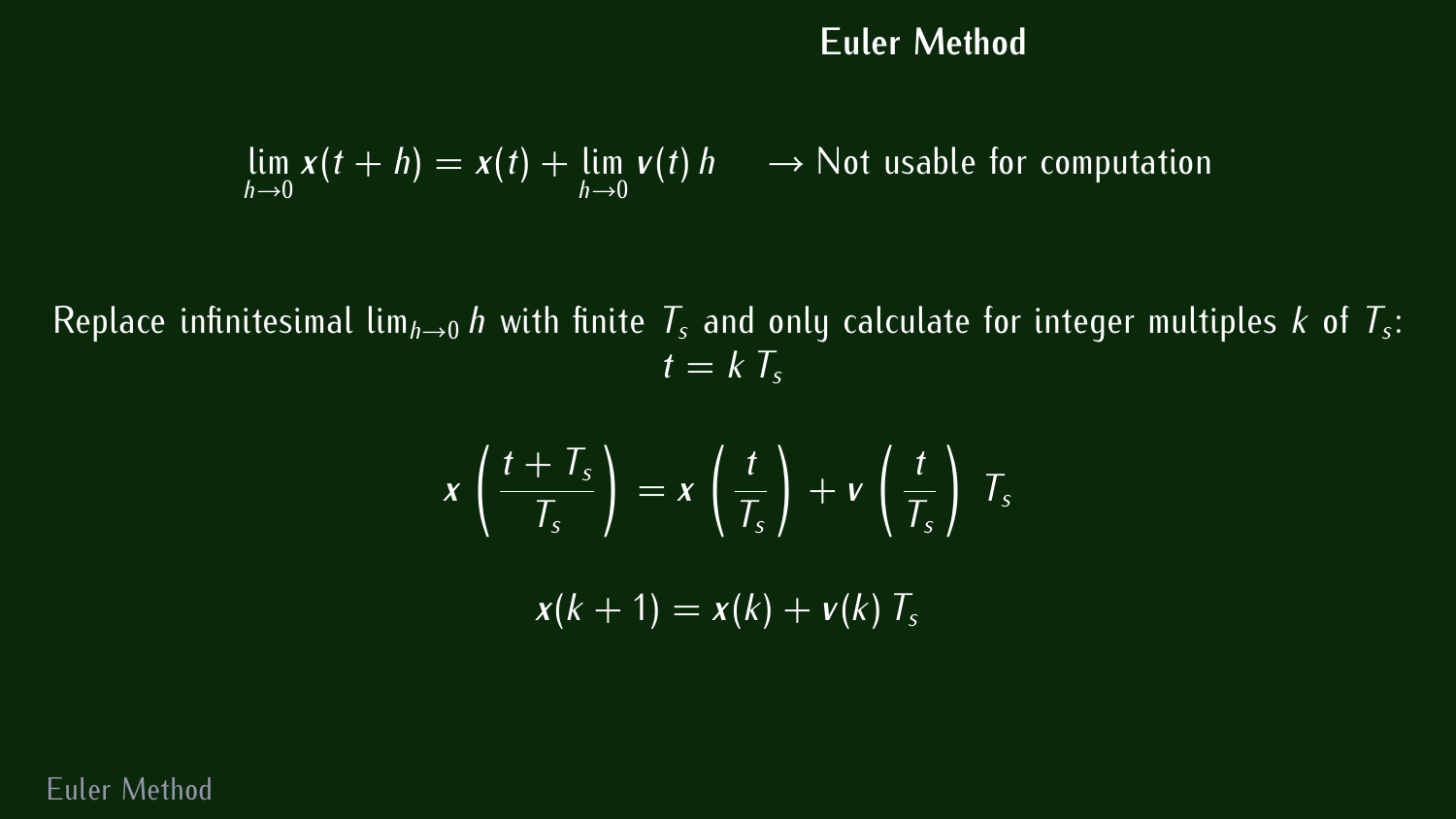$$
\lim_{h\to 0} x(t+h) = x(t) + \lim_{h\to 0} v(t) h \longrightarrow
$$
 Not usable for computation

Replace infinitesimal lim<sub>h→0</sub> *h* with finite  $\mathit{T}_s$  and only calculate for integer multiples  $k$  of  $\mathcal{T}_s$ :<br> $t - k \mathcal{T}$  $t = kT_s$ 

$$
x\left(\frac{t+T_s}{T_s}\right) = x\left(\frac{t}{T_s}\right) + v\left(\frac{t}{T_s}\right)T_s
$$

$$
x(k+1) = x(k) + v(k)T_s
$$
  
Keep  $T_s$  small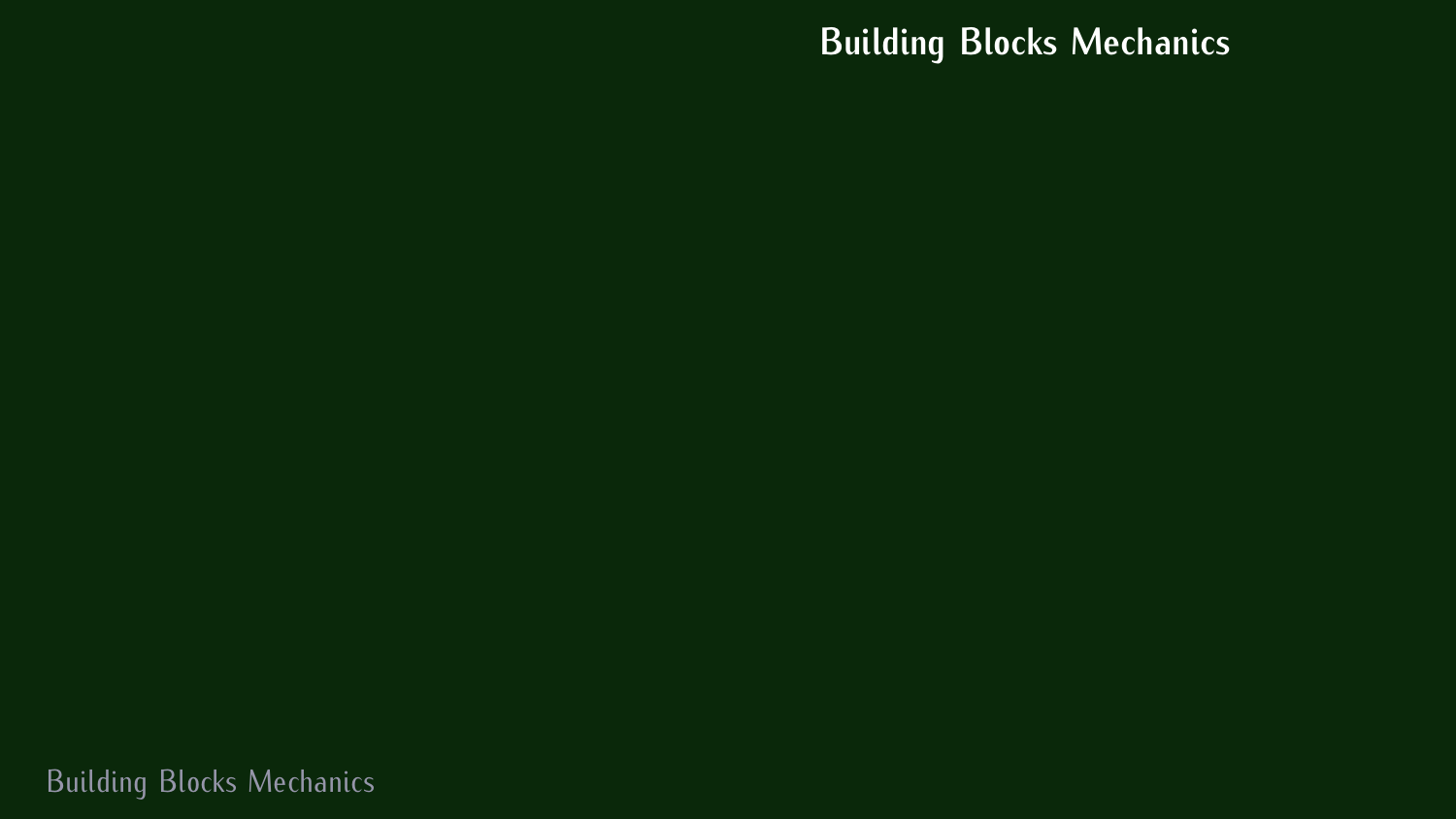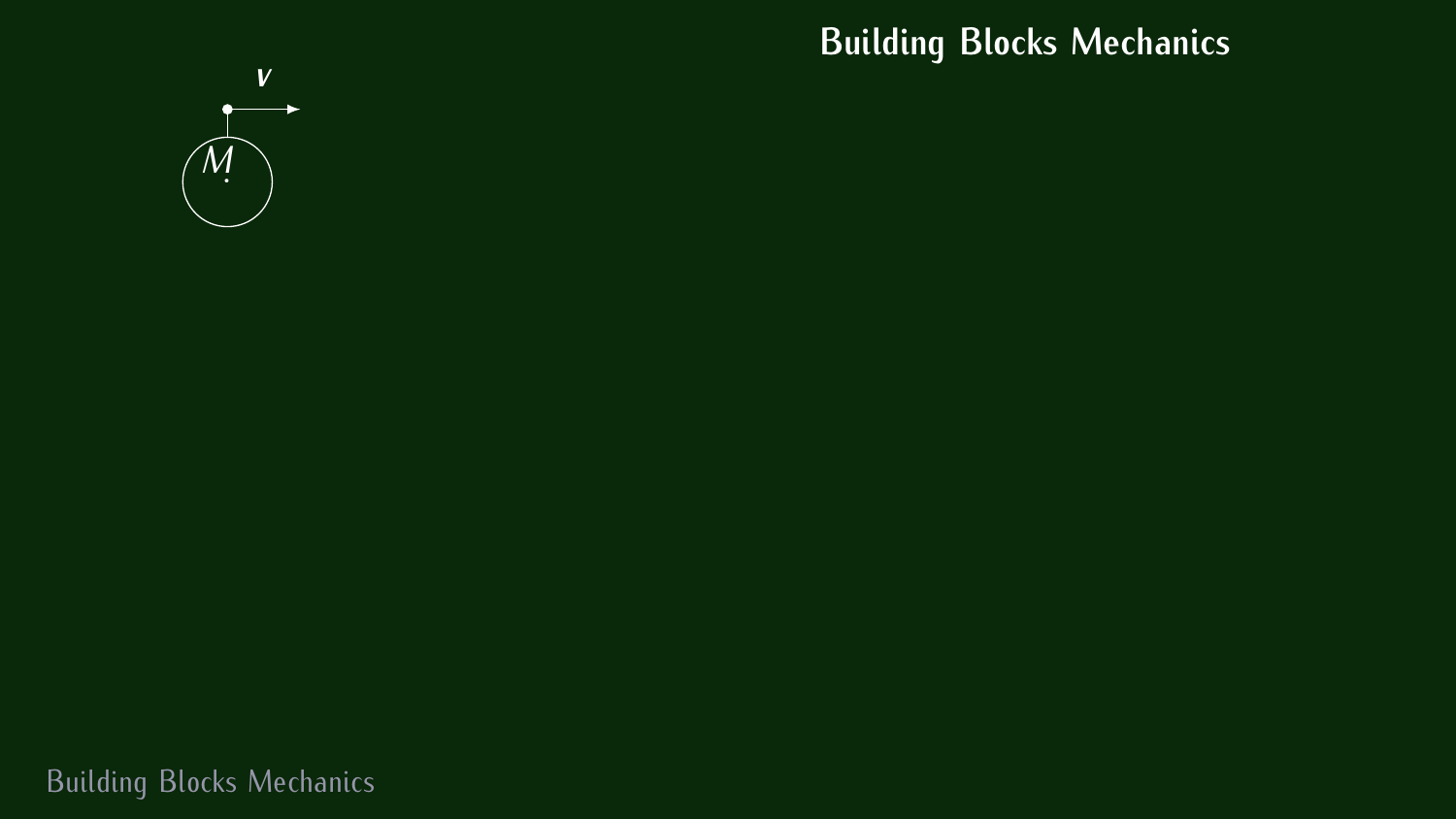

$$
x\in\mathbb{R}^n
$$

$$
F = M \frac{\mathrm{d}v}{\mathrm{d}t}
$$

#### **Second law of motion**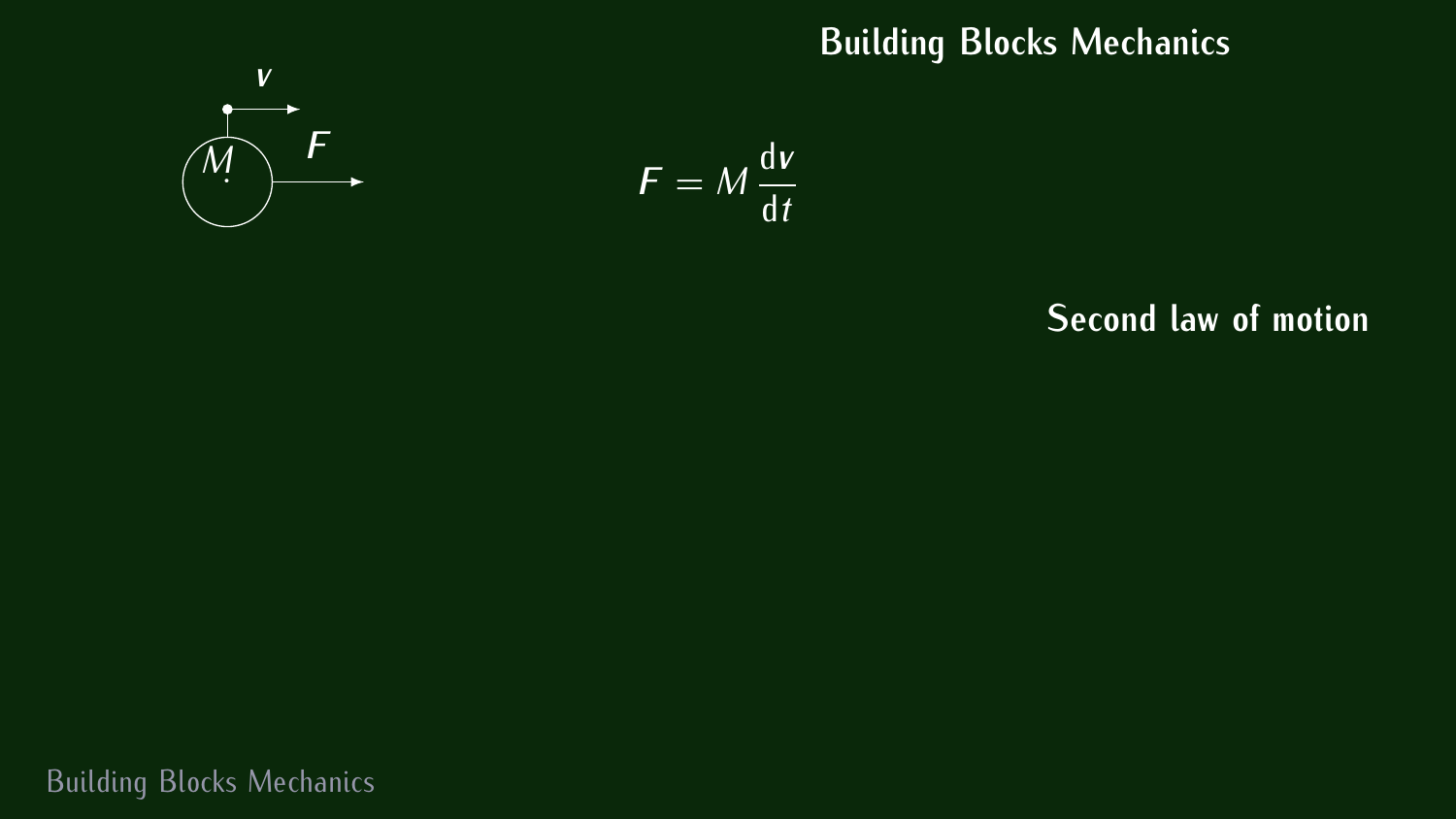



#### **Second law of motion**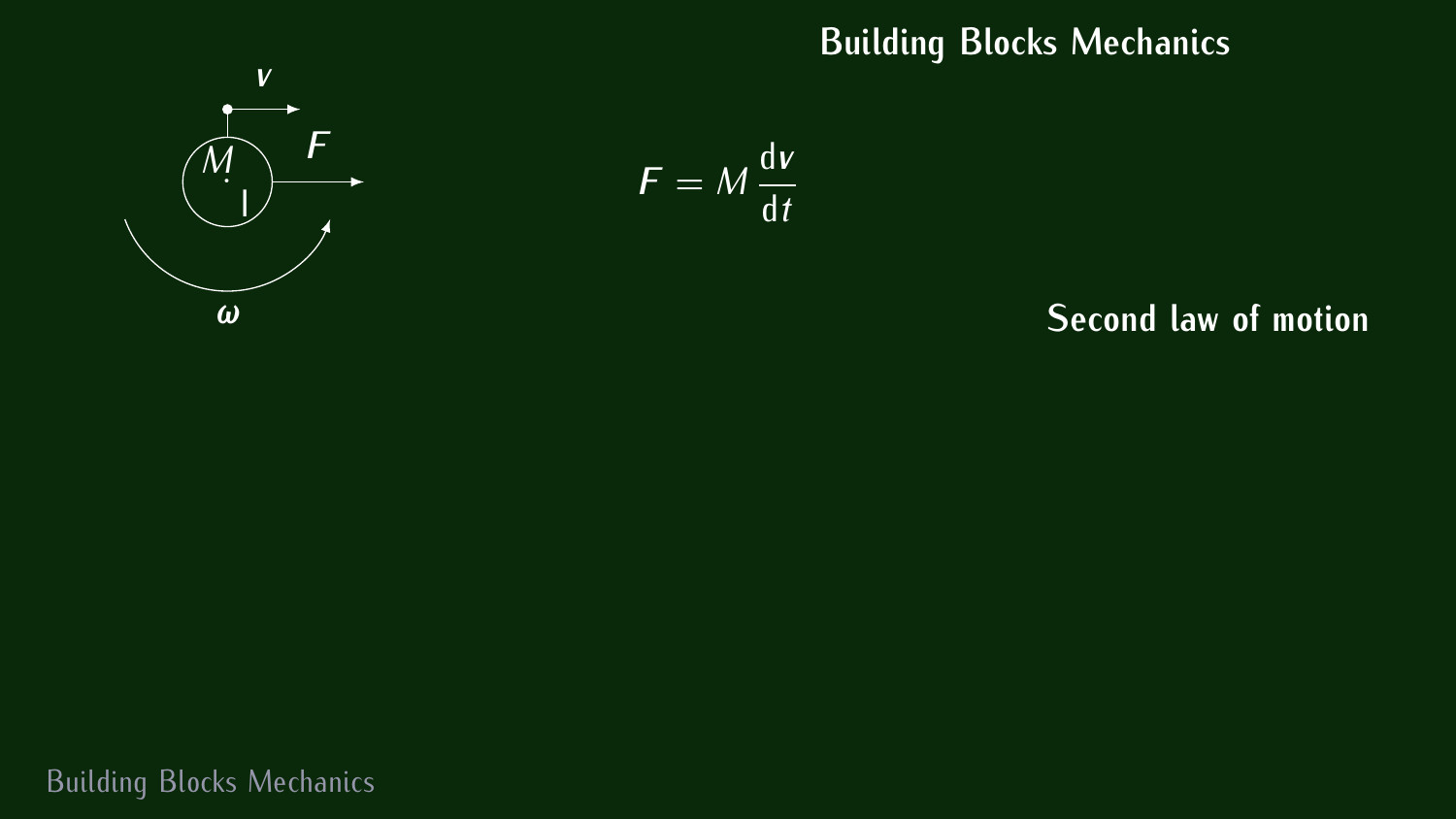

$$
F = M \frac{dv}{dt} \qquad T = \frac{d\omega}{dt}
$$

#### **Second law of motion**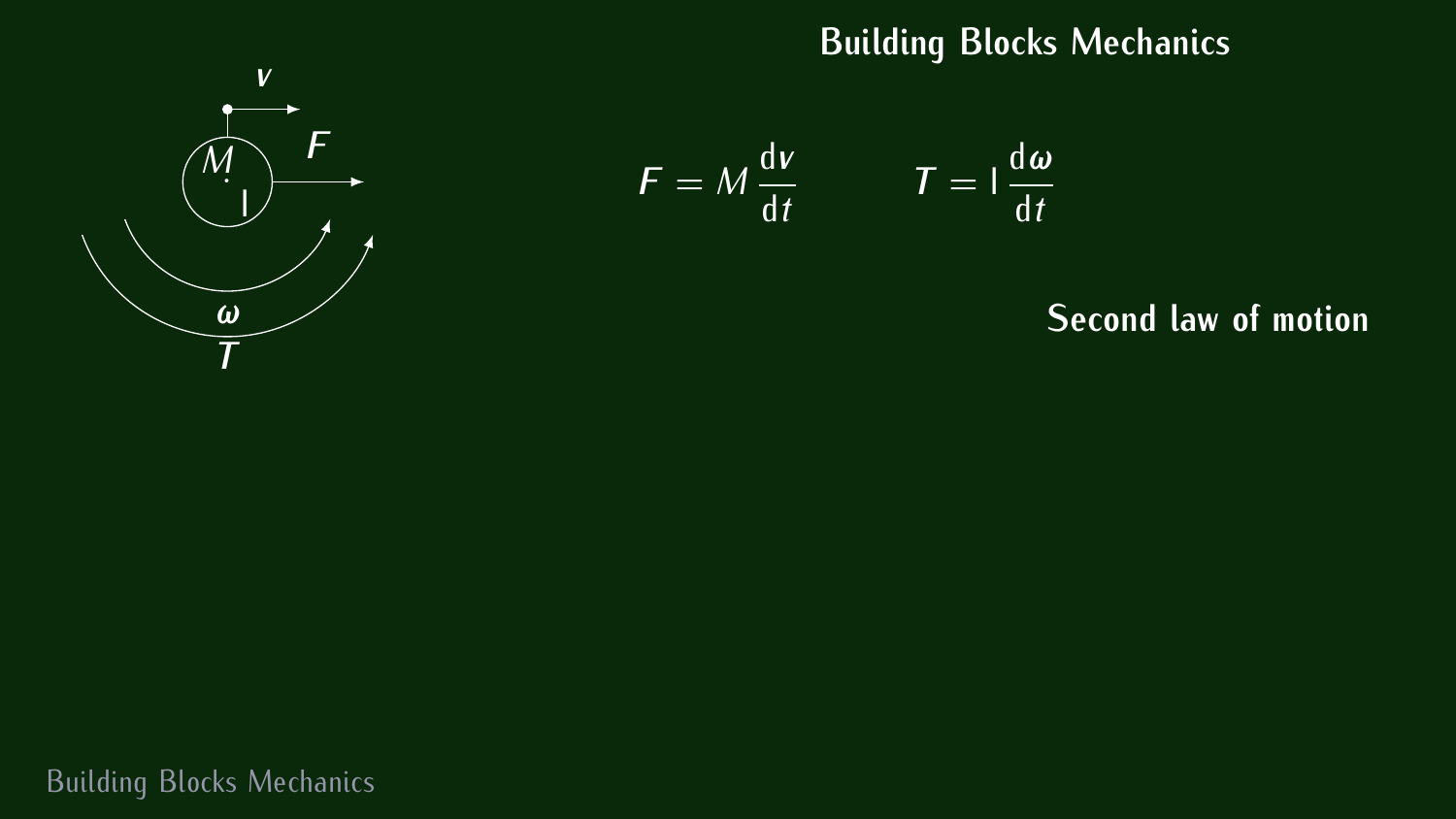

$$
F = M \frac{dv}{dt} \qquad T = \frac{d\omega}{dt}
$$

**Second law of motion**

 $F = M g$ 

**Weight**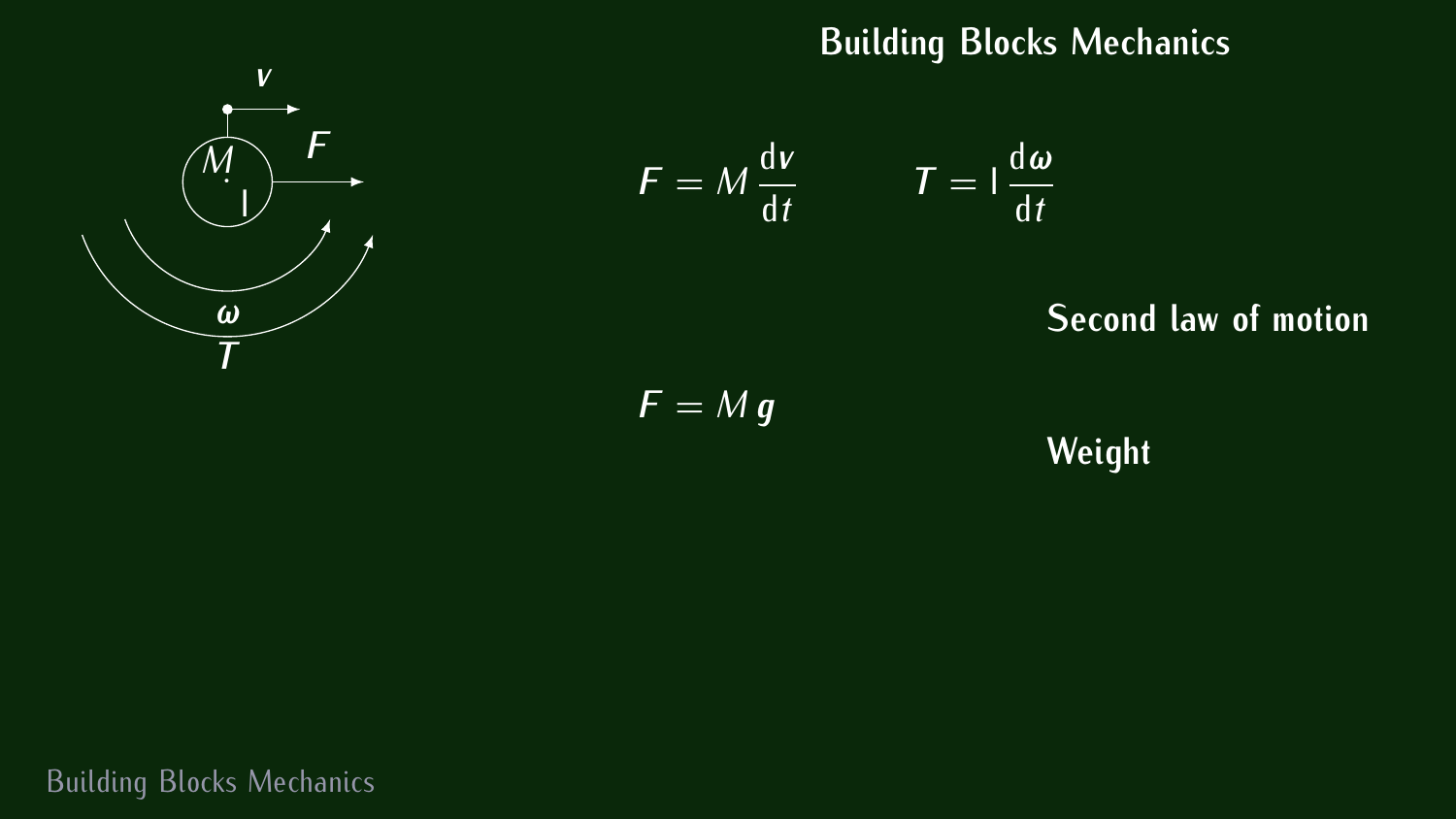

$$
F = M \frac{dv}{dt} \qquad T = \frac{d\omega}{dt}
$$

#### **Second law of motion**

 $F = M q$ 

**Weight**



 $F = -\kappa (x - x_0)$ 

### **Spring force**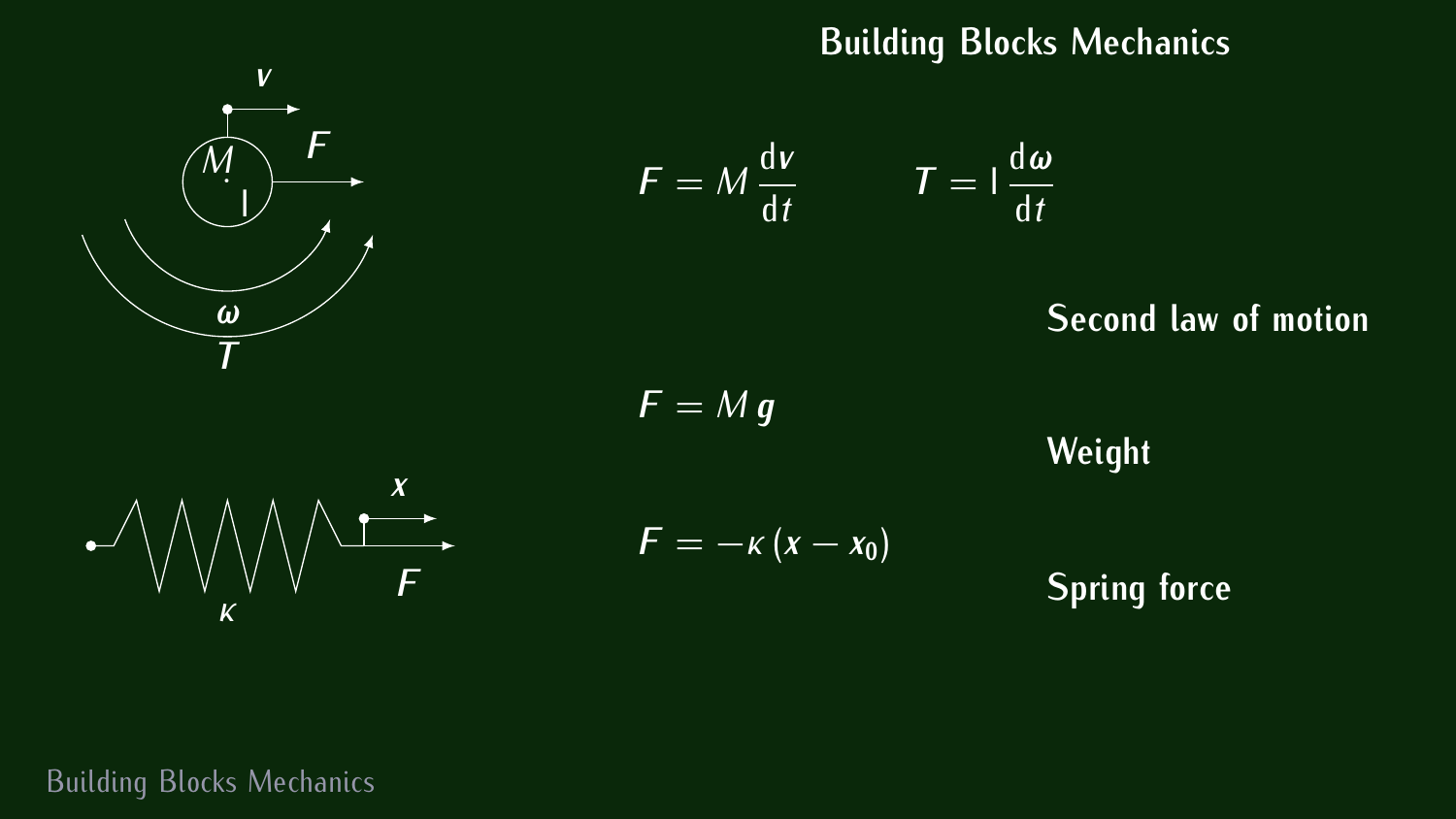

$$
F = M \frac{dv}{dt} \qquad T = \frac{d\omega}{dt}
$$

#### **Second law of motion**

 $F = Mq$ 

**Weight**

**Spring force**

 $F = -bv$ 

 $F = -\kappa (x - x_0)$ 

**Viscous damping**

Building Blocks Mechanics

*κ*

 $\overrightarrow{a}$ 

*F*

*x*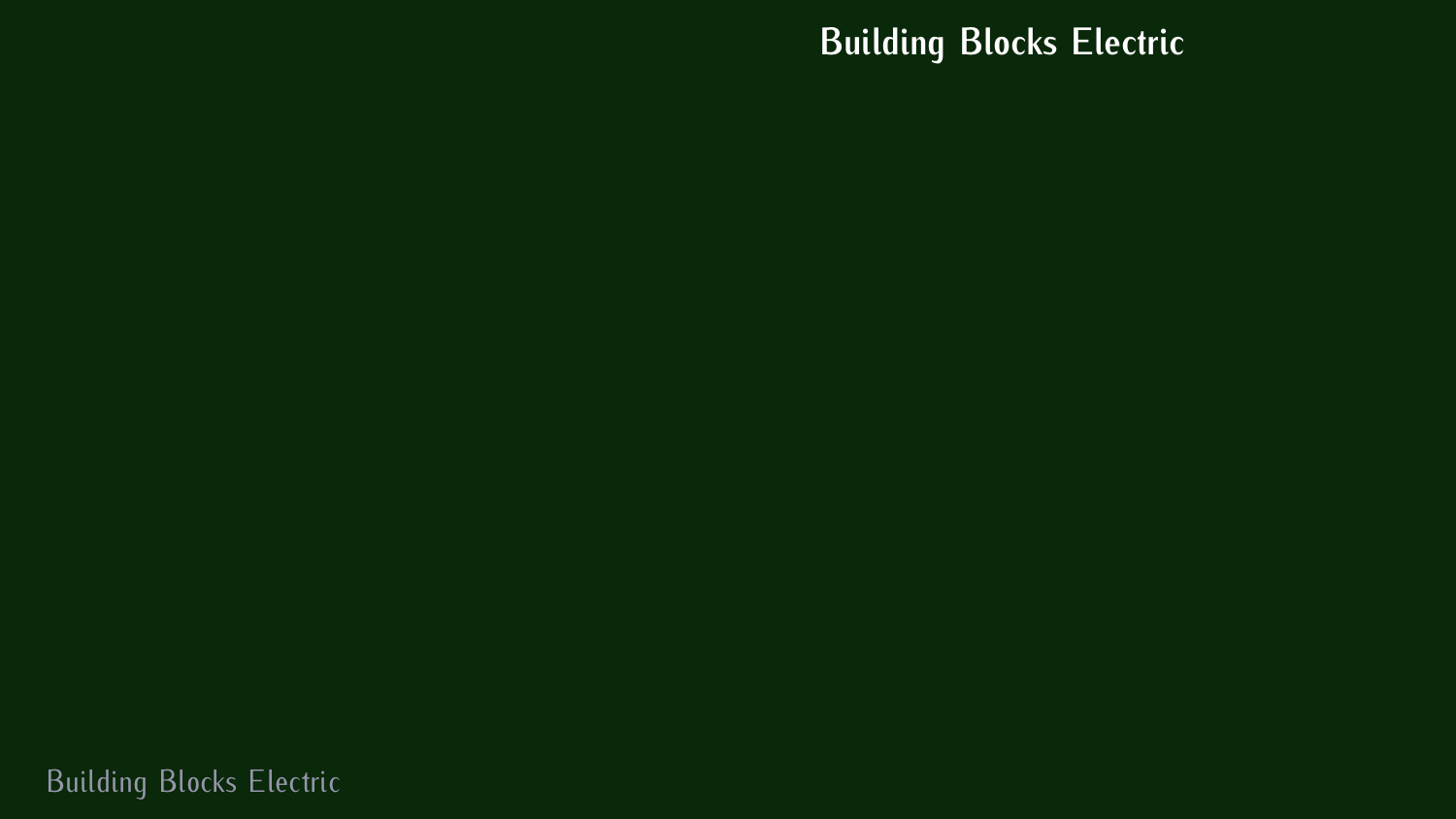

**Resistor**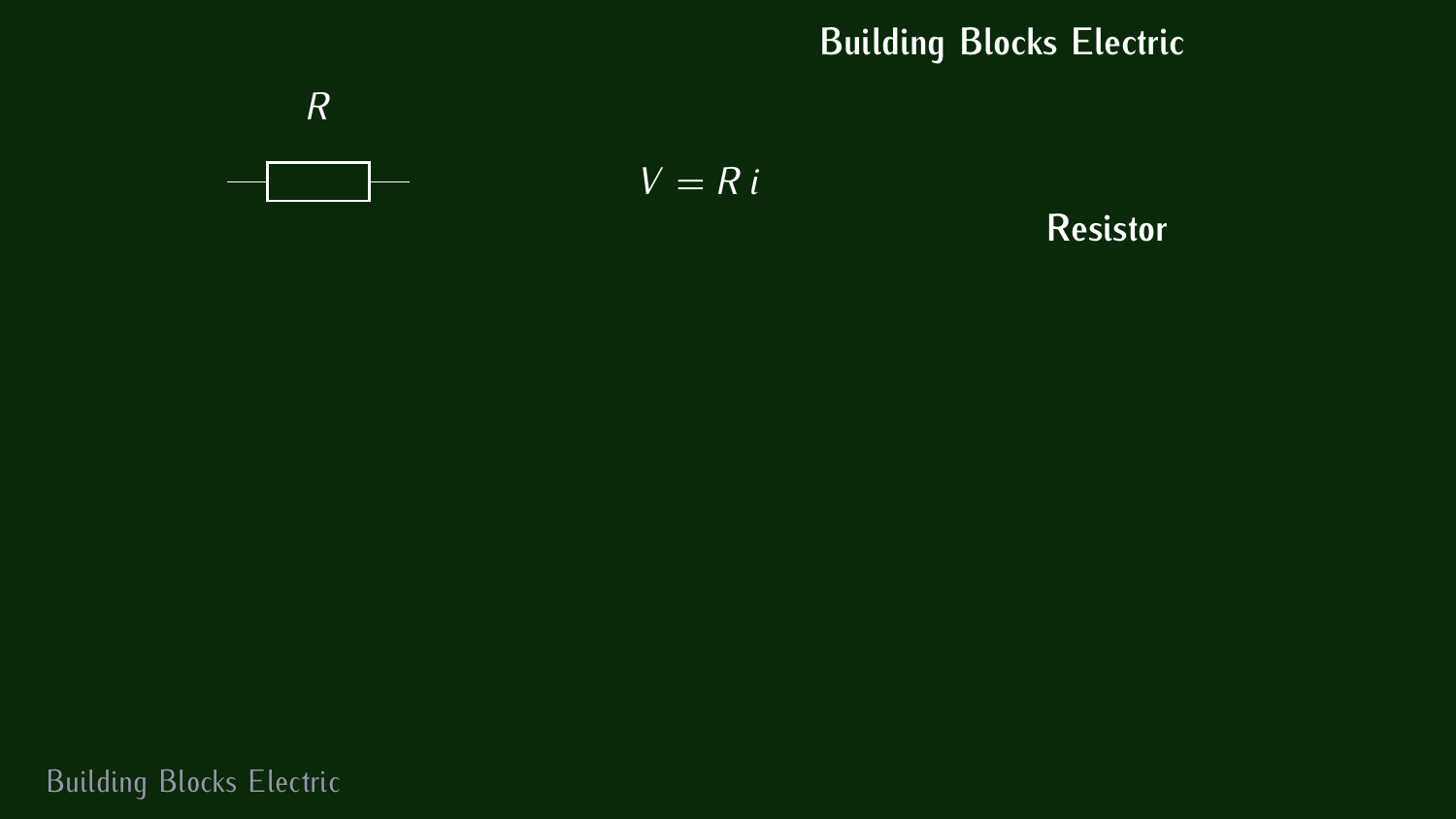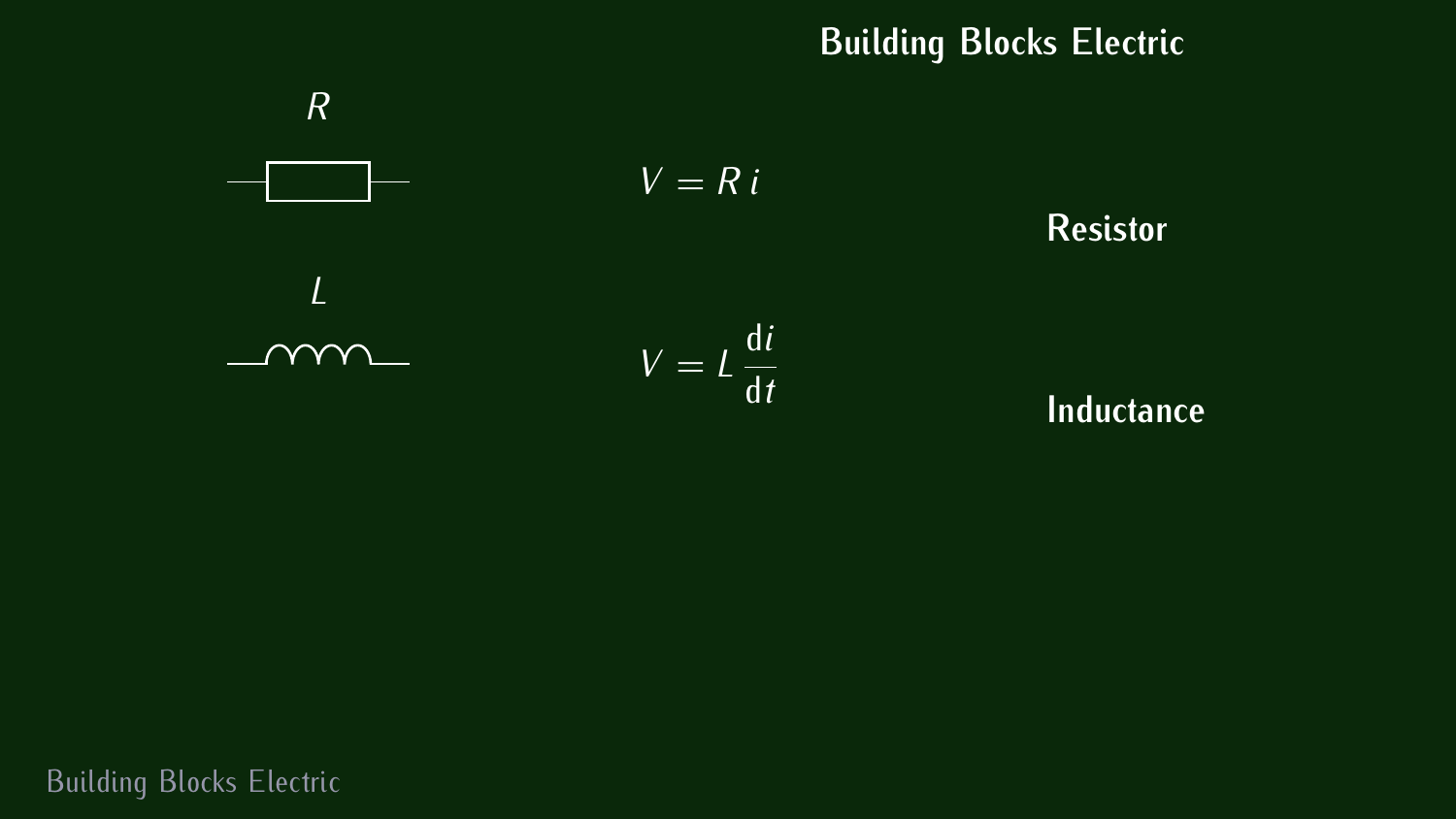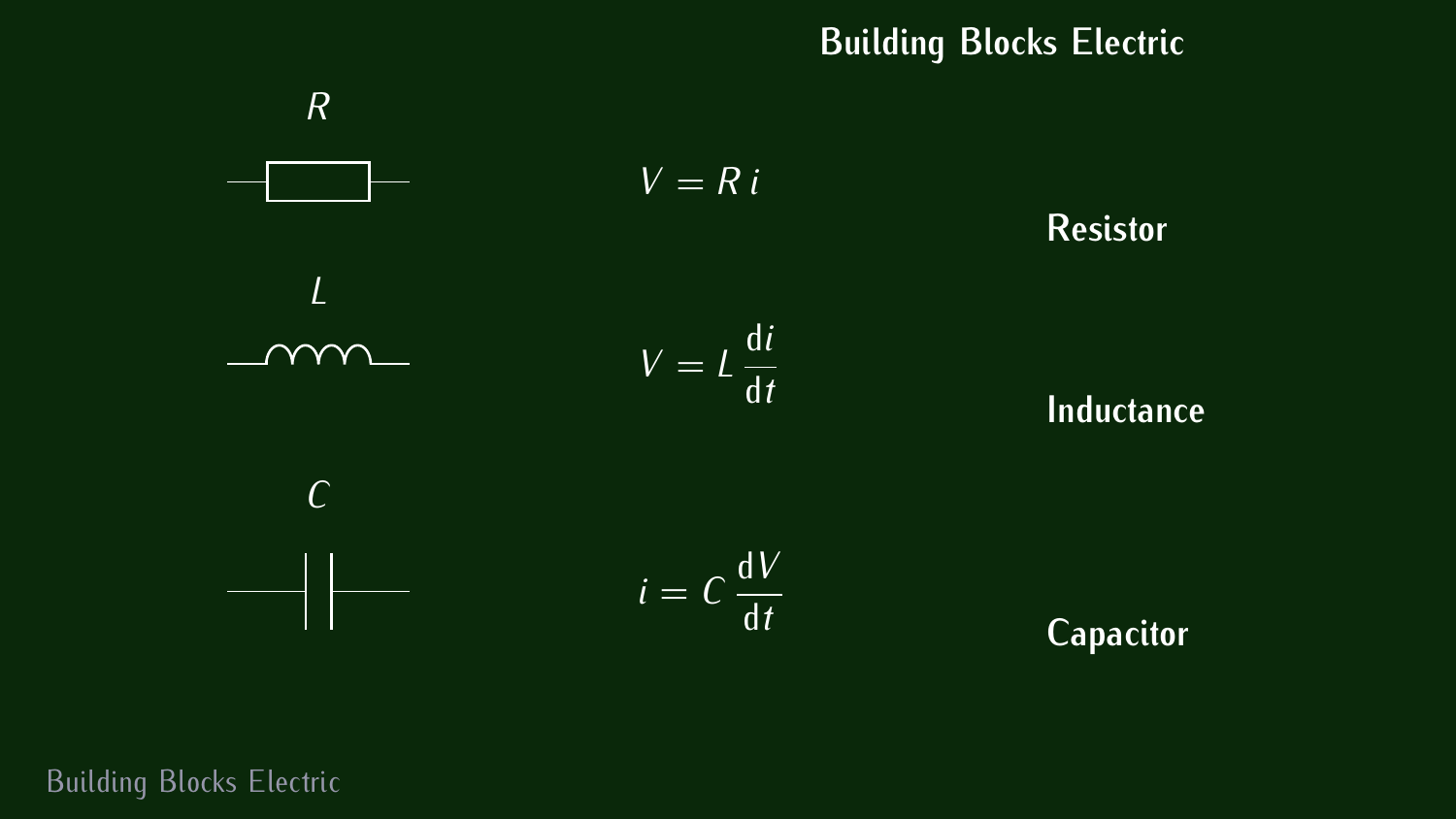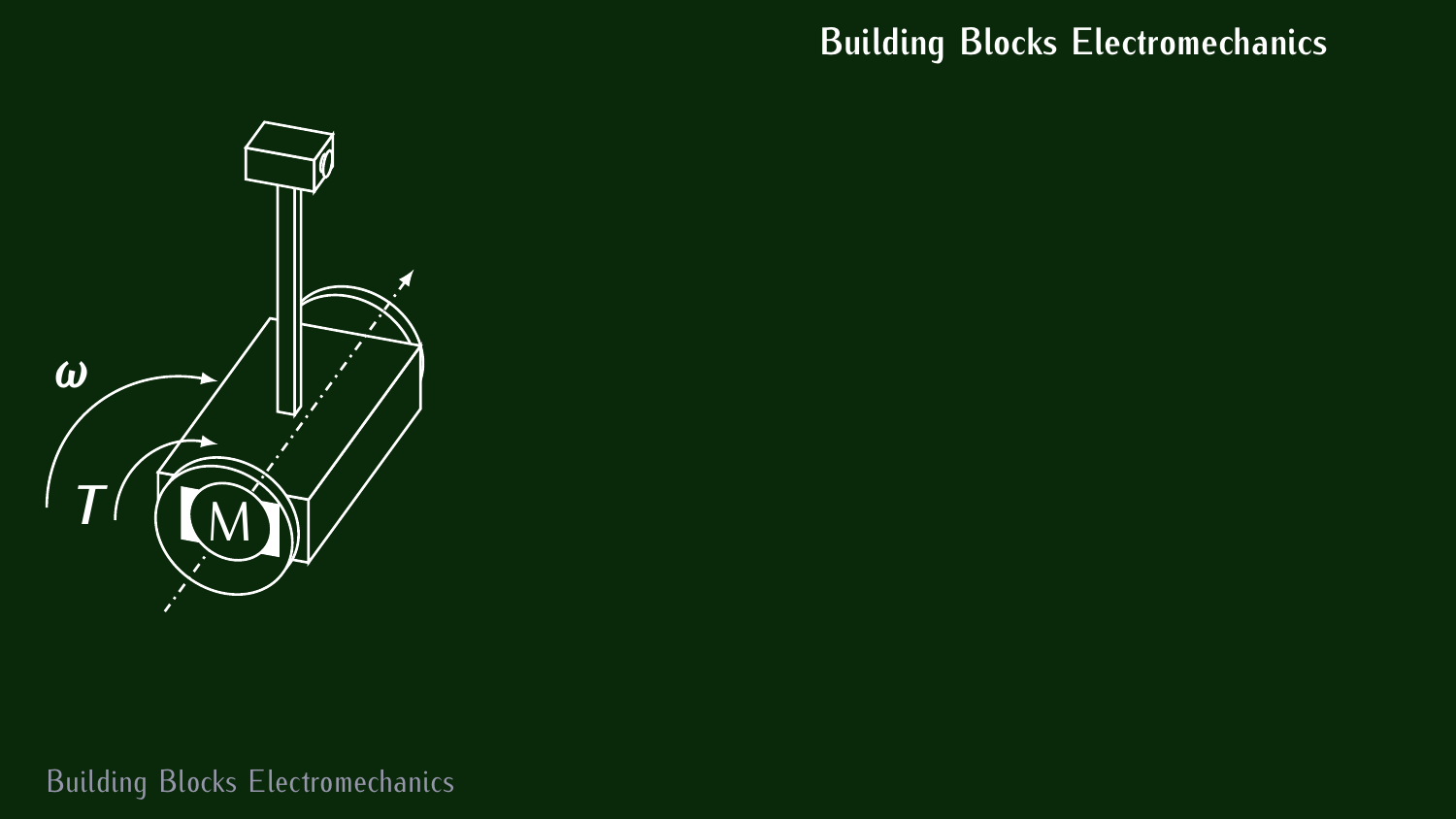

 $T = K_t i$ 

**Motor**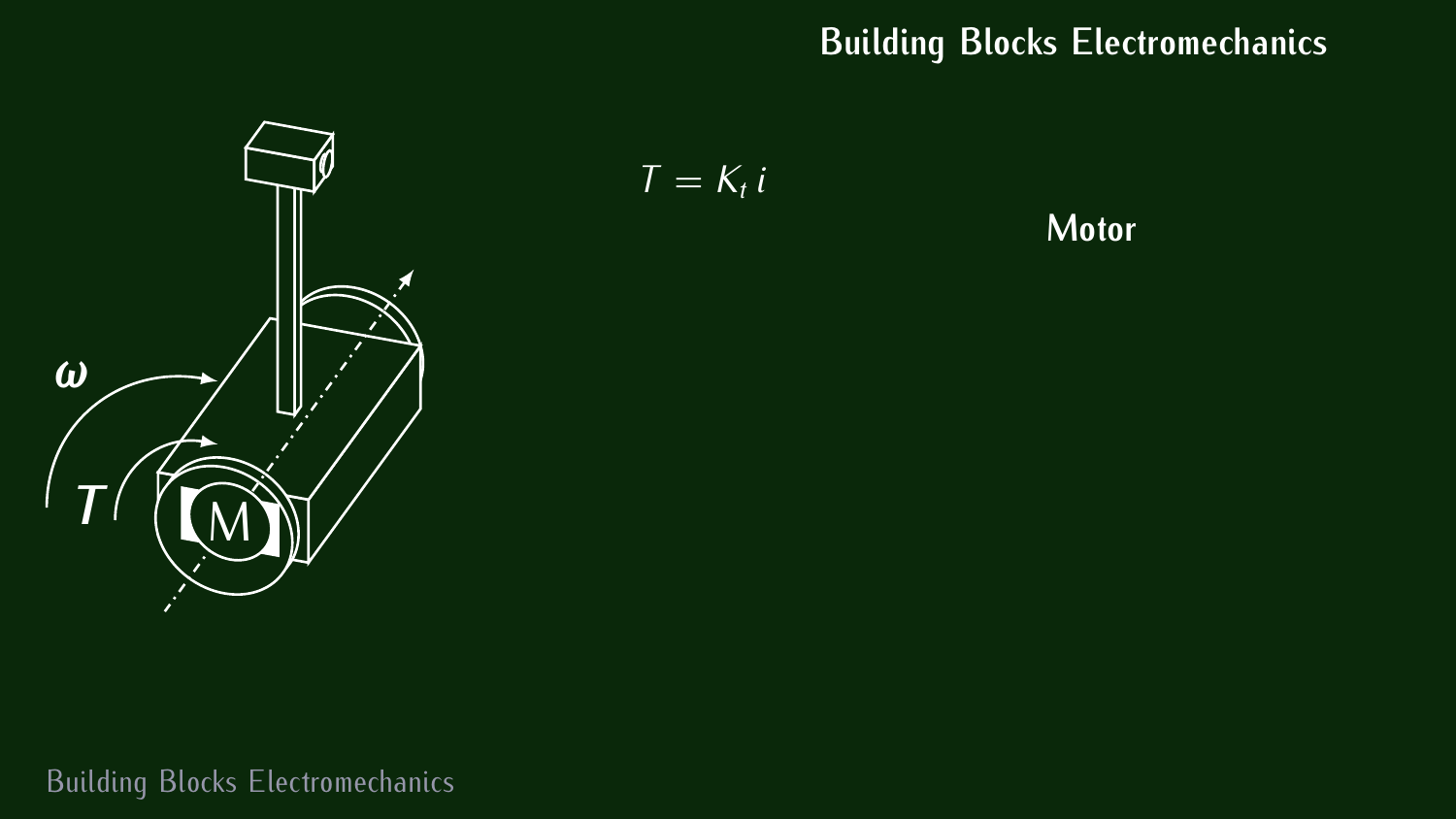

$$
T = K_t i
$$
 Motor  

$$
V = K_v \omega
$$
Generator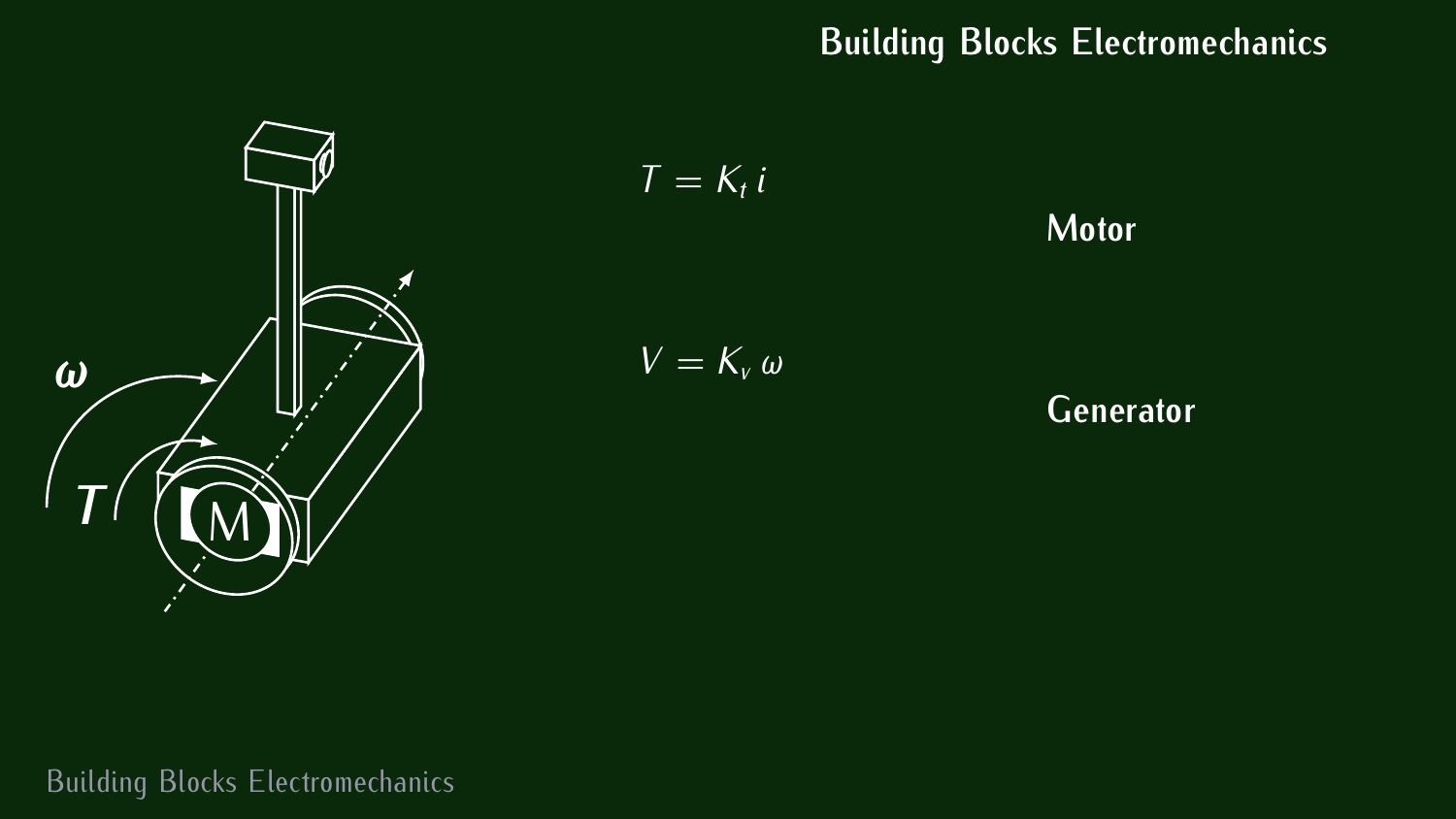

$$
T = K_{t} i
$$
Motor  
\n
$$
V = K_{v} \omega
$$
Generator  
\n
$$
V = Ri + L \frac{di}{dt} + K_{v} \omega
$$
  
\n
$$
\frac{d\omega}{dt} = K_{t} i - b \omega
$$
Electric motor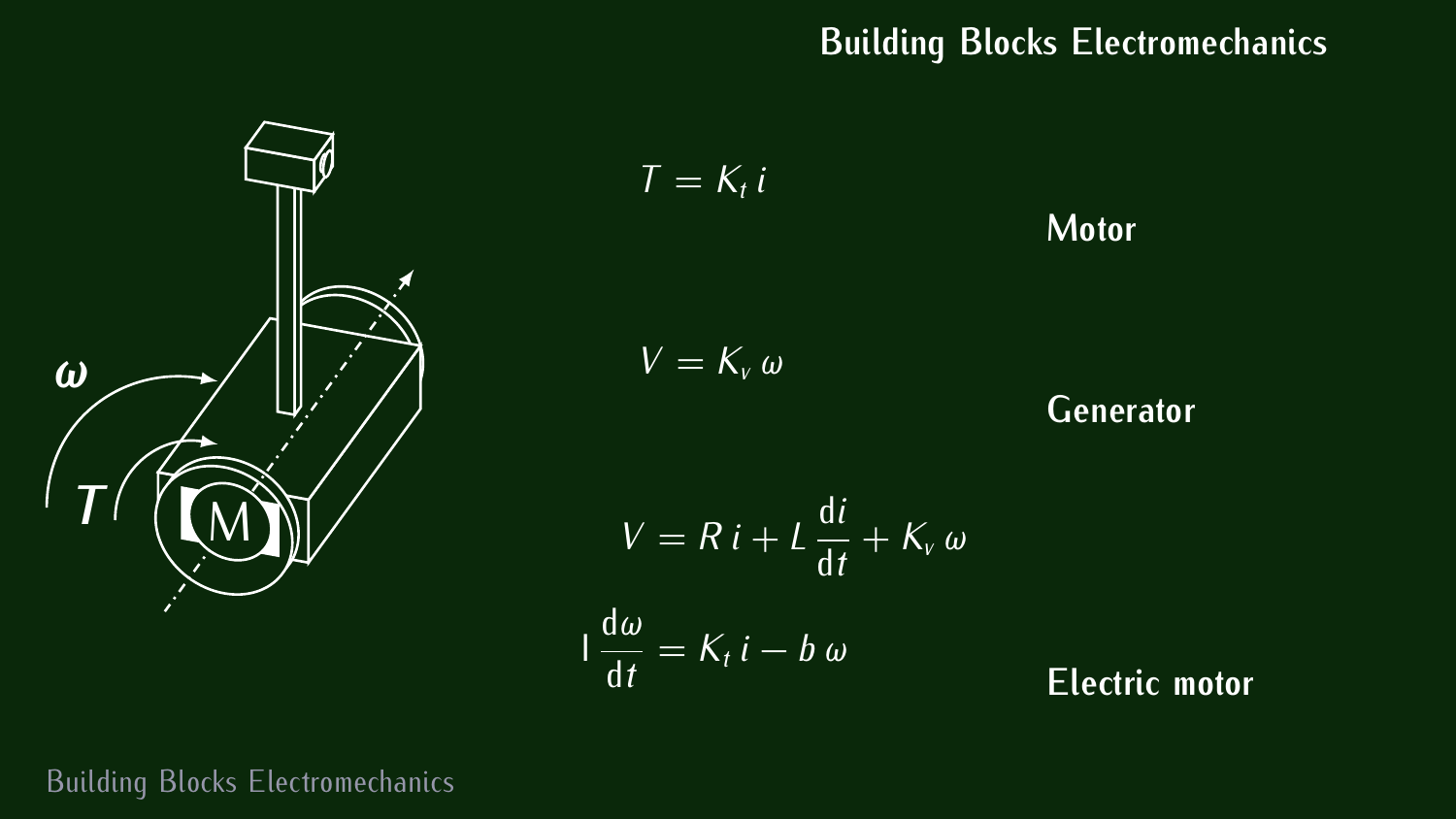#### **Tips & Tricks**

- 1. Sampling Period (*T<sup>s</sup>* ): min. 100x faster than system time constant
- 2. Block Diagram: helps to keep overview
- 3. Adapt the model to your needs: different questions might need different models
- $4.$  Specialized Tools (SciPy, OpenModelica), Scilarity Scilary:  $(3.7)$ :
	-
	- for complex models or as reference • better differential equation solving (BDF, Runge-Kutta, etc.)
	- efficient through variable time-step
	- nice data logging and visualization tools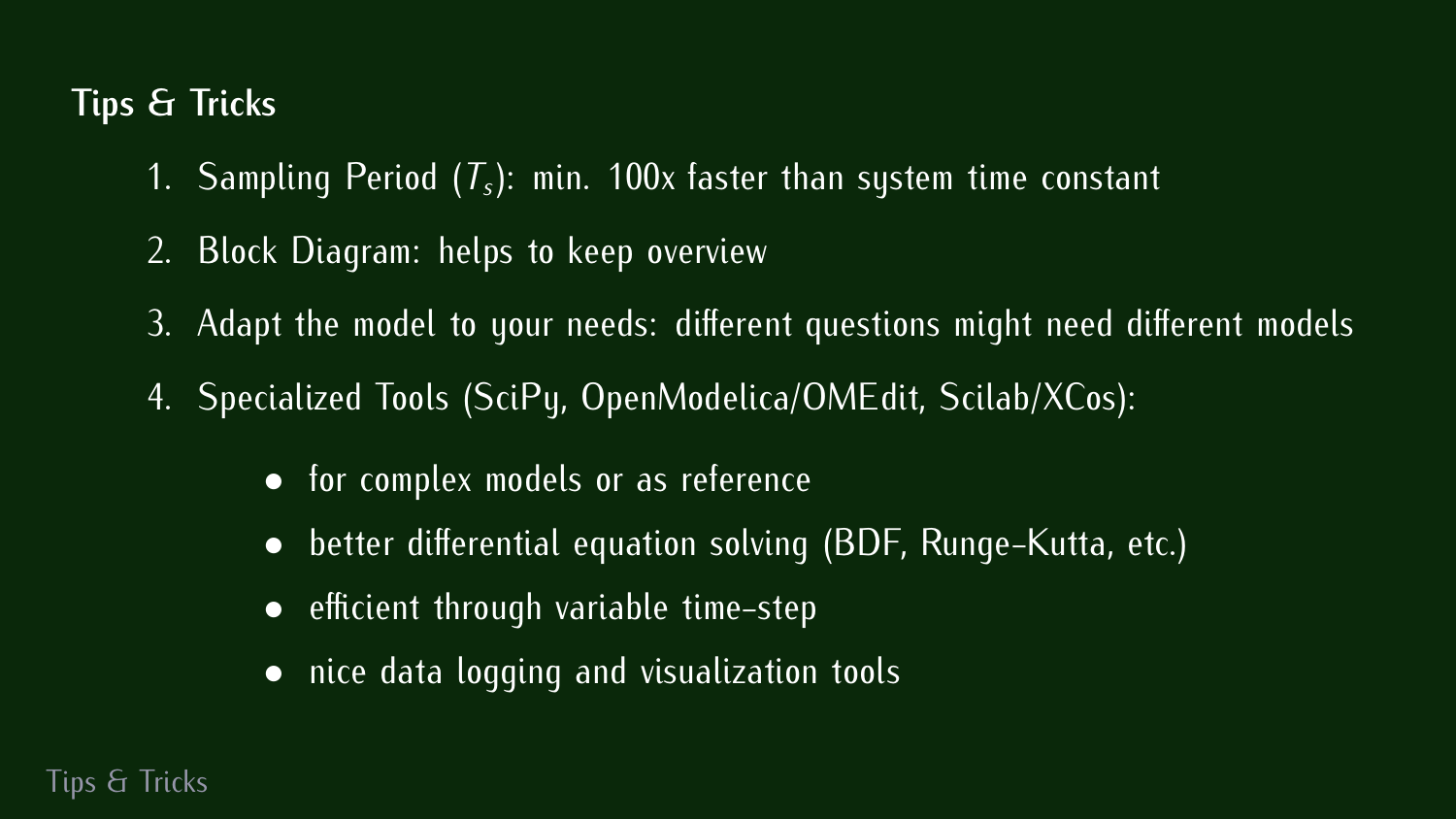

Motor Model Block Diagram